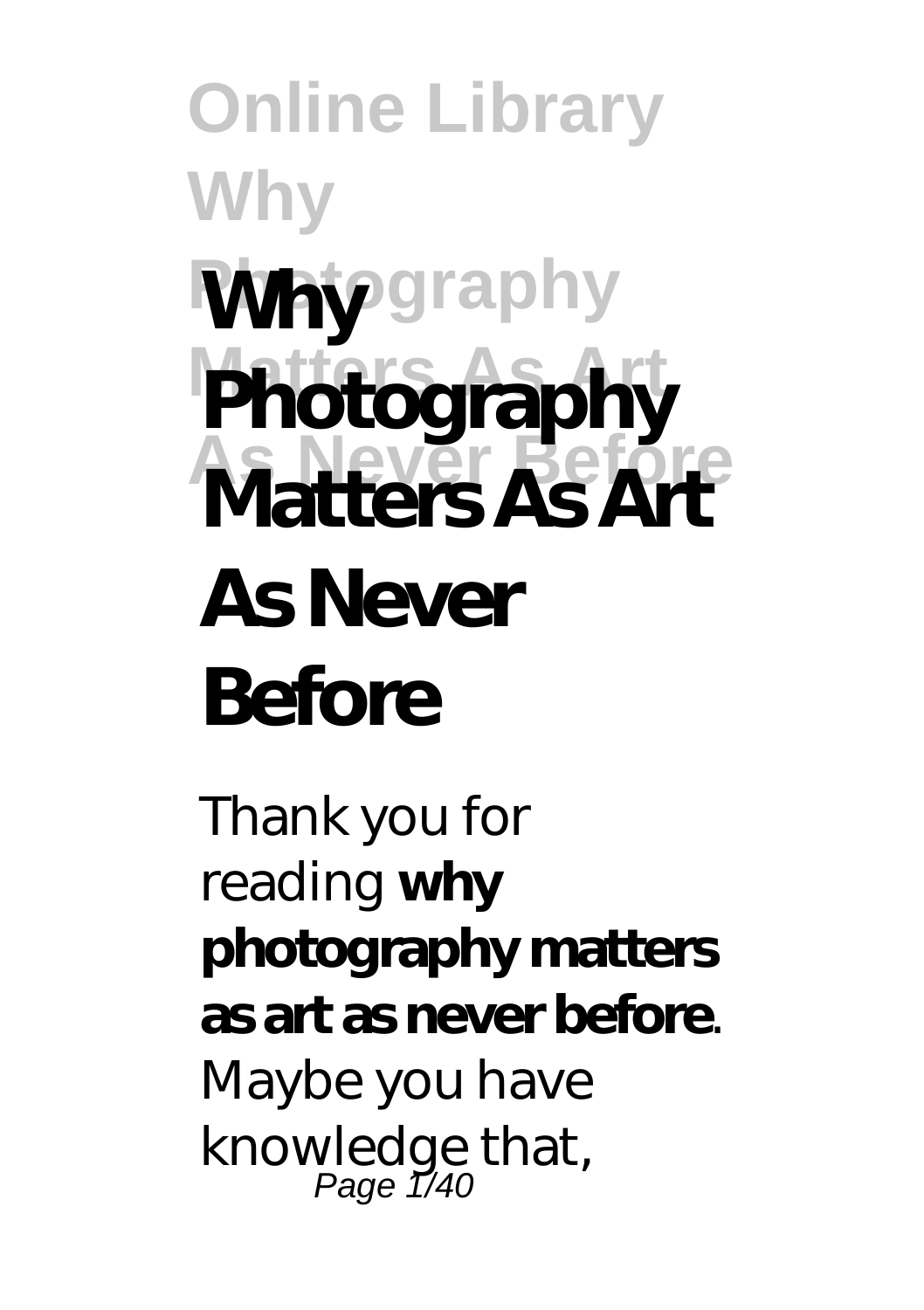**Online Library Why** people have look numerous times for **Hike this why Before** their chosen books photography matters as art as never before, but end up in malicious downloads. Rather than reading a good book with a cup of tea in the afternoon, instead they juggled with some harmful bugs Page 2/40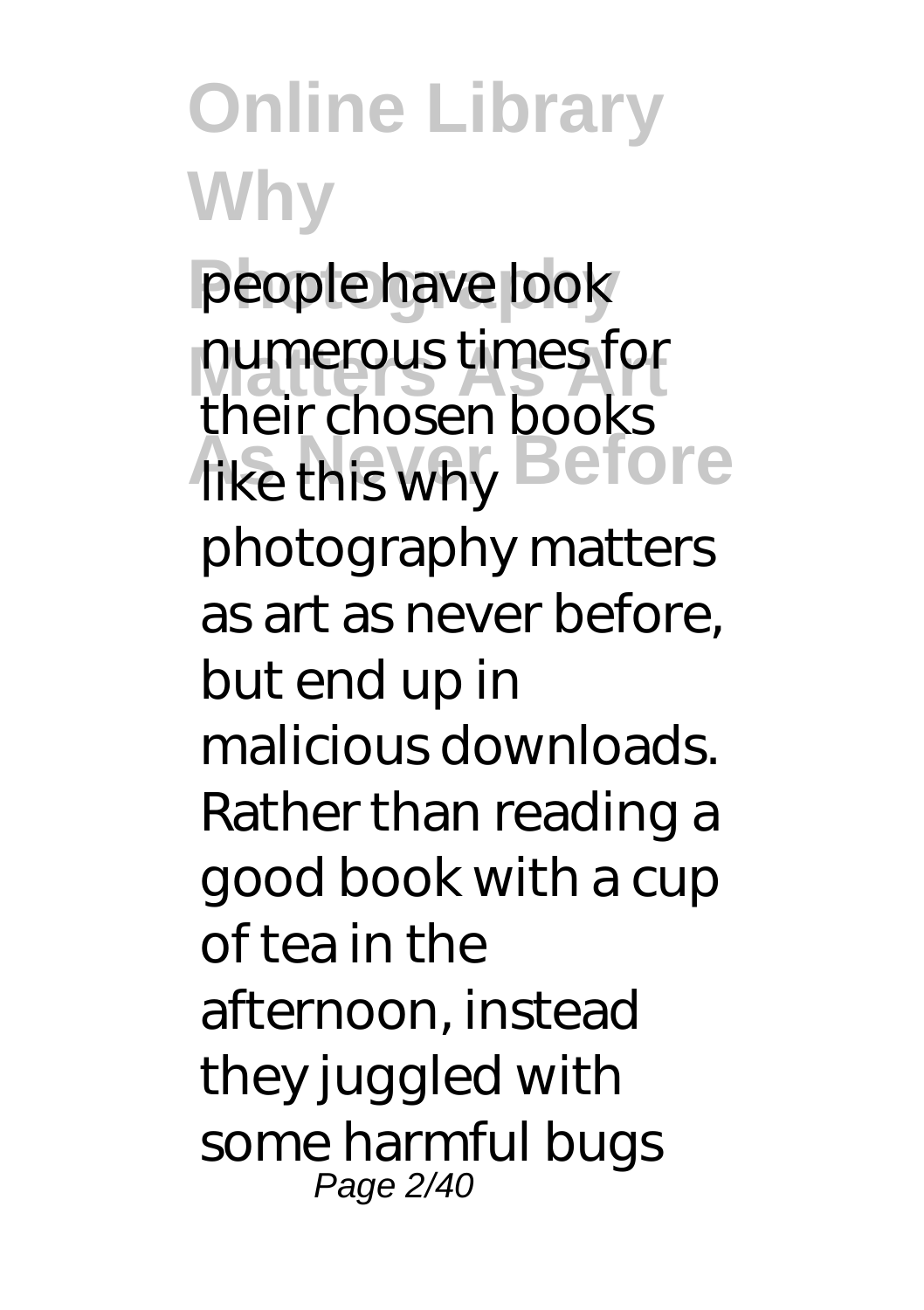**Online Library Why Photography** inside their desktop **Computer As Art** why photography<sup>ore</sup> matters as art as never before is available in our book collection an online access to it is set as public so you can get it instantly. Our book servers hosts in multiple locations, allowing Page 3/40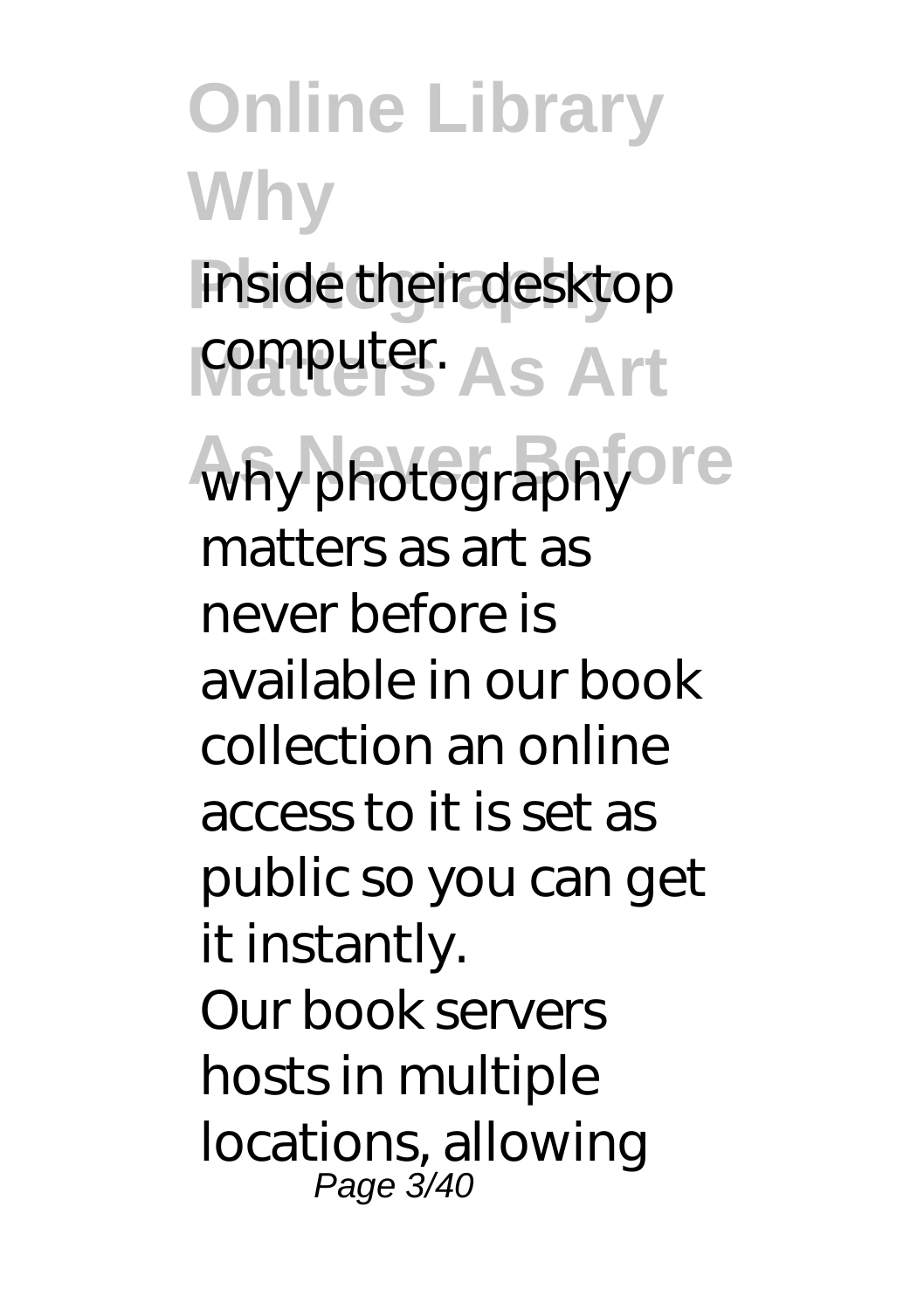you to get the most less latency time to **books like this one.** I'e download any of our Kindly say, the why photography matters as art as never before is universally compatible with any devices to read

Ask Gerhard Steidl any Dumb Question about Making Books Page 4/40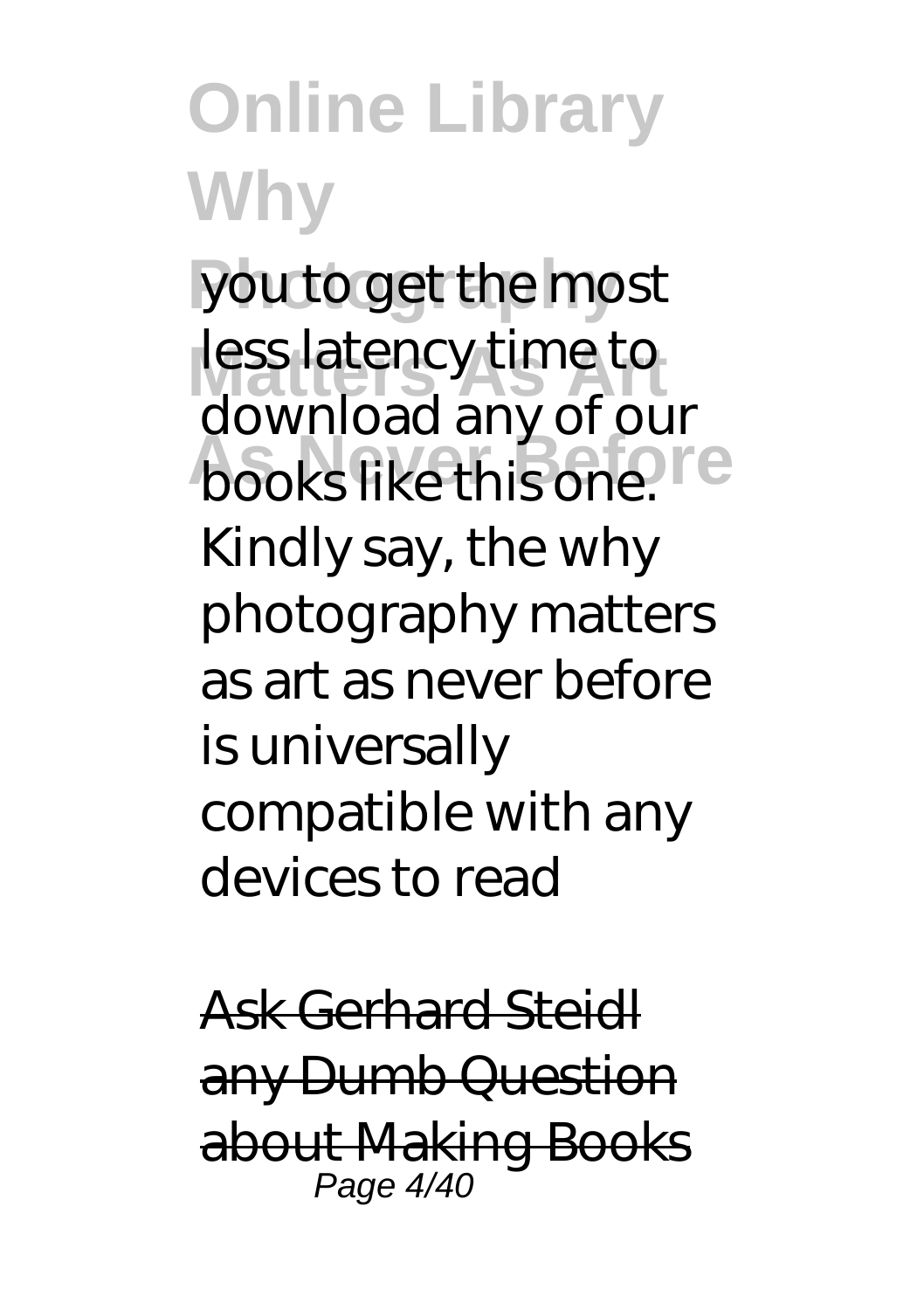**Online Library Why** What makes ohy photography art? | TEDxDenHelder<sup>fore</sup> Flore Zoé | Learn the Language of Photography Through Critique | Eileen Rafferty *Selling Art? Marketing Is ALL That Matters* PHOTOGRAPHS THAT MATTER Joe Cornish - Practice,

practicalities and Page 5/40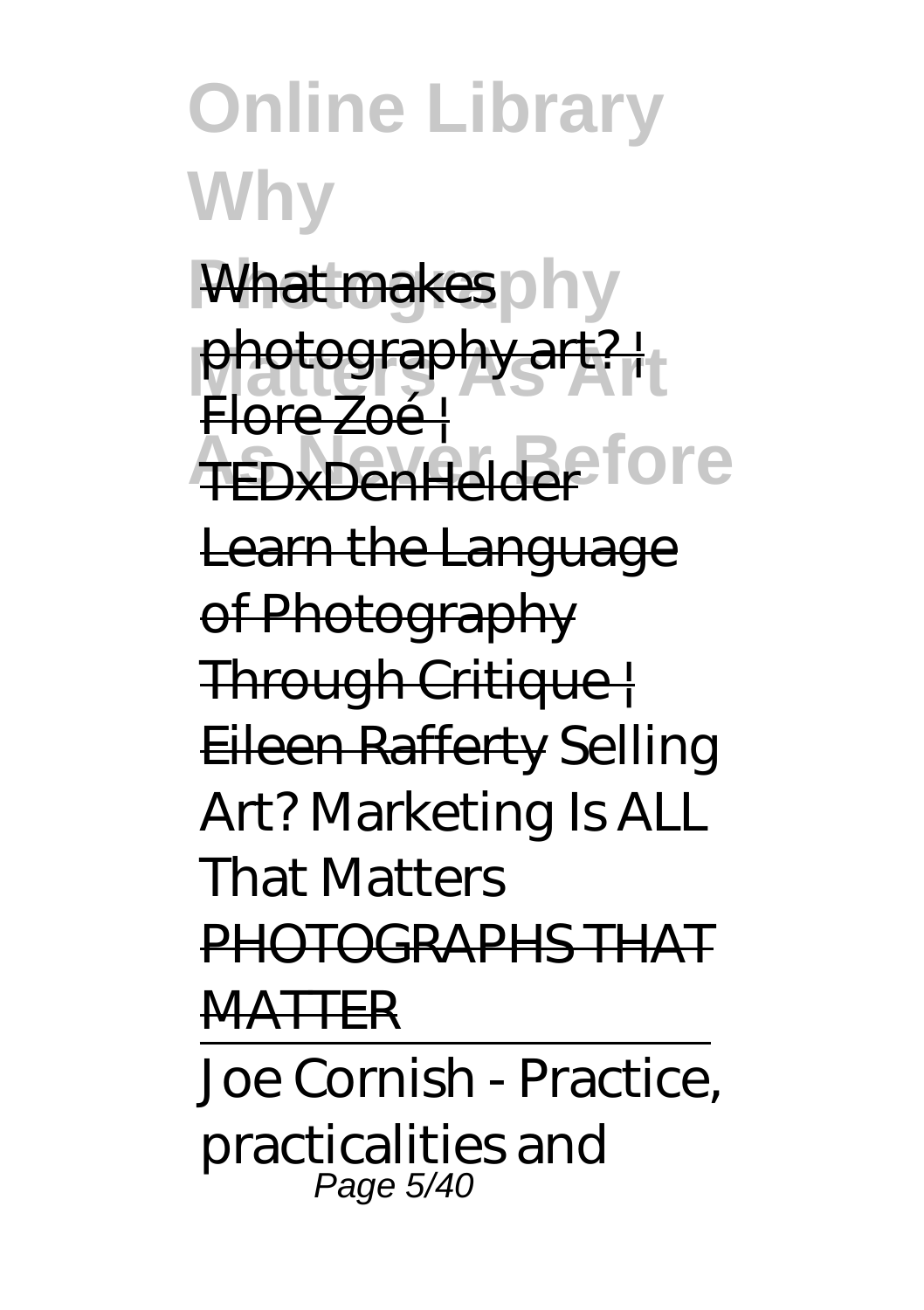**Online Library Why** perseverance.hy **Matters As Art** *Essential* **Michael Fried: About** *Photography Books* the Tableau *Robert Osborn - Fine-Art Photography*<sup>''</sup> m not Really Interested in Photography -I'm Interested in Art' - Nan Goldin I  $Int$  $N$  7 monographs EVERY photographer MUST Page 6/40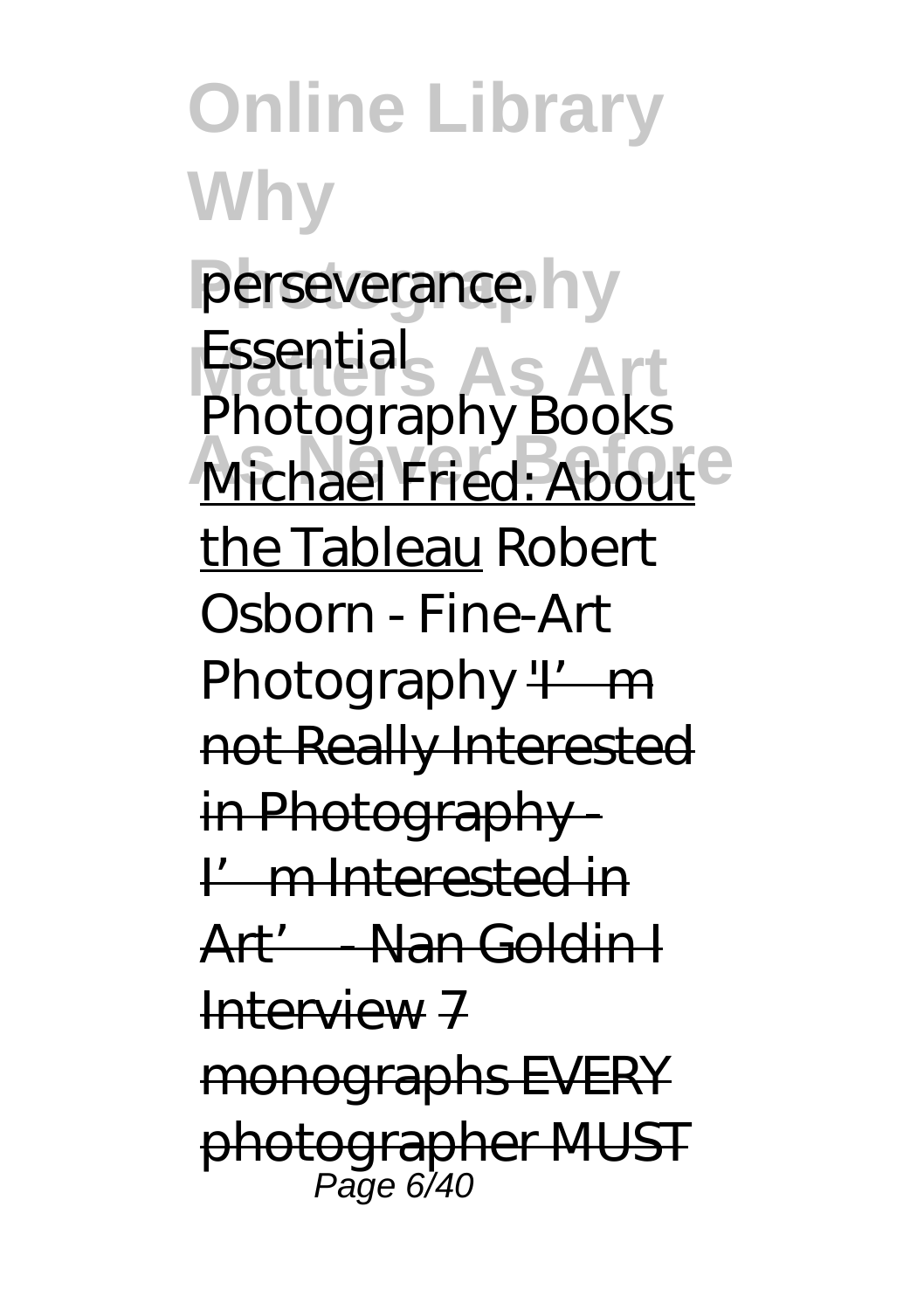**Online Library Why Pwn Raghu Rai | y Indian Potographer THAT MATTERS** FOLE ArtNature WORK *Transforming Photography into Art | Webinar with Martin Osner* **What are the 9 Best Pastel Art Books?** *Josef Koudelka Photography Fueling Innovation \u0026 Growth | Chris Orwig |* Page<sup>'</sup> 7/40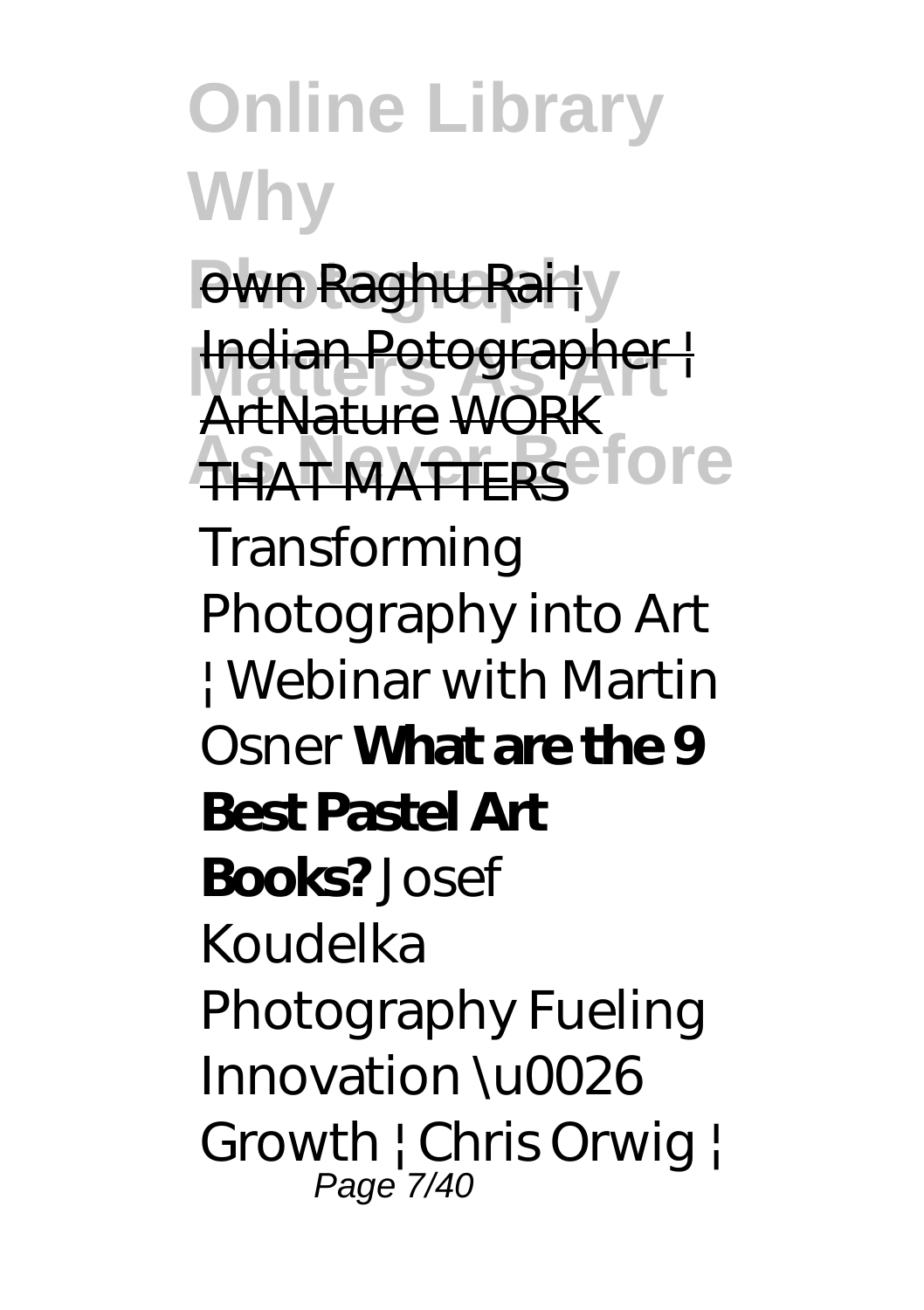**Online Library Why** *Talks at Google* **Photography Matters: Photographic image** How the brings informed action on social justice NOBODY CARES ABOUT YOUR PHOTOGRAPHY **WHY GEAR DOESN'T MATTER** Why Photography Matters As Art From the late 1970s Page 8/40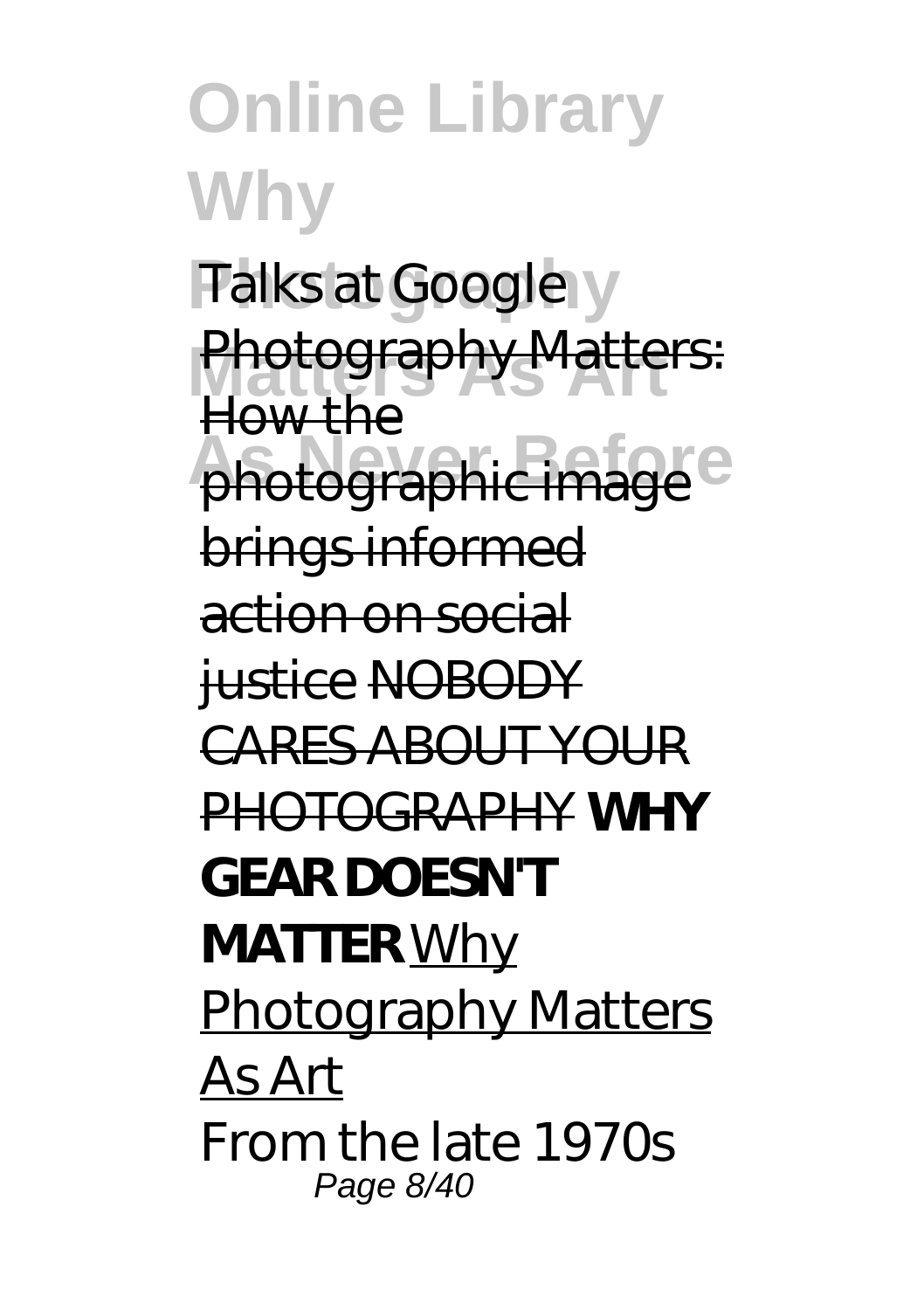**Photography** onward, serious art photography began **As a New York Constraints** to be made at large Michael Fried argues that this immediately compelled photographers to grapple with issues centering on the relationship between the photograph and the viewer standing before it that until Page 9/40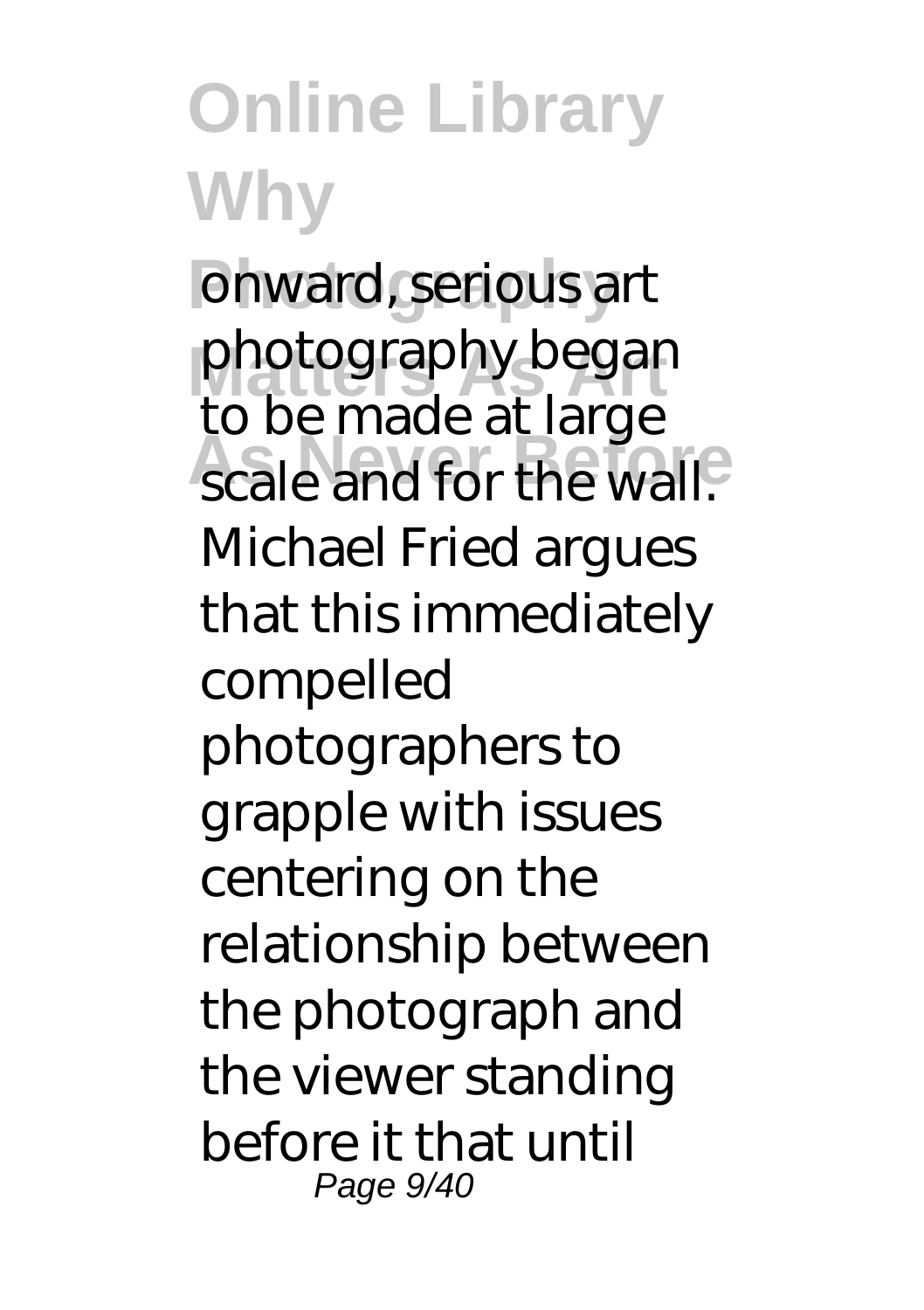then had been the province only of **As Never Before** painting.

Why Photography Matters as Art as Never Before: Amazon.co ... 6 Reasons Why Photography Matters 1. Our photographs tell us what is important to us. When you ask people Page 10/40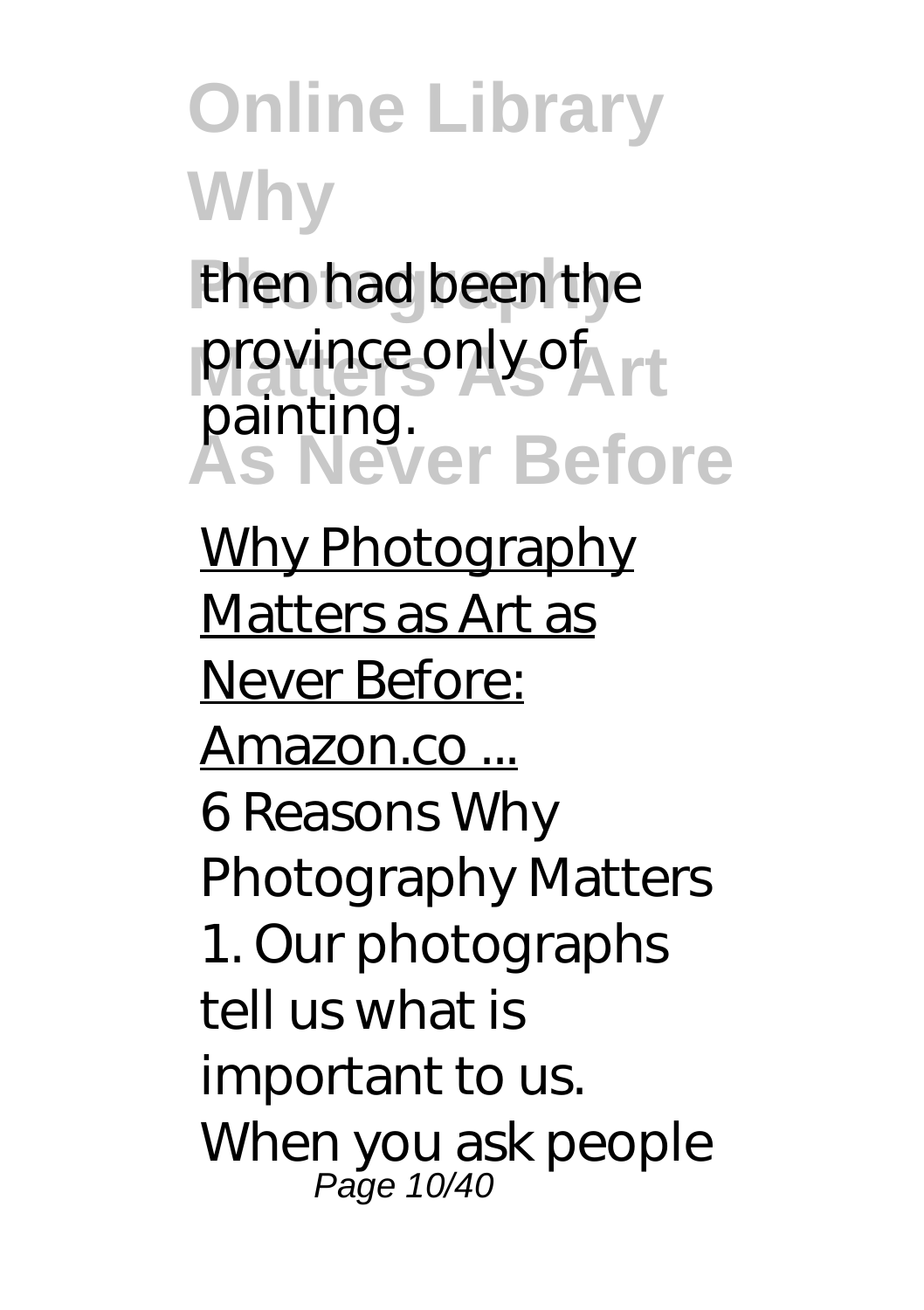**Online Library Why** what possessions they would rescue **Photographs are part** from their... 2. of our legacy. Once I remember sitting in a train as it passed a playground where children were... 3. Photographs allow ...

6 Reasons Why Photography Matters Why Photography Page 11/40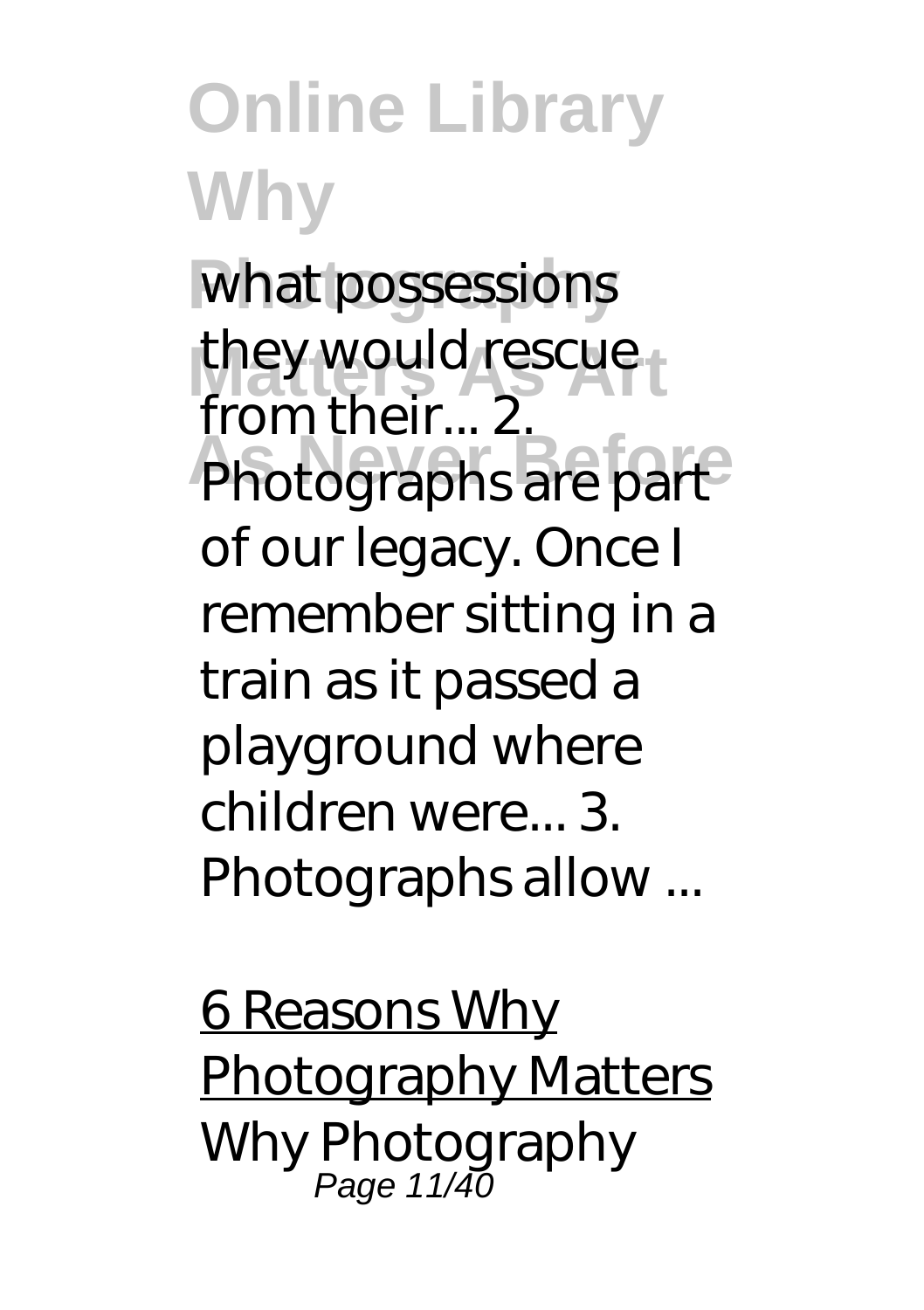**Online Library Why** Matters as Art as **Never Before. By Principle Before** Mark Bolland. 12 Mar (Yale University Press, New Haven and London, 2008) In the last few years the large-scale photography made since the late 1970s has assumed a prominent position in contemporary art, Page 12/40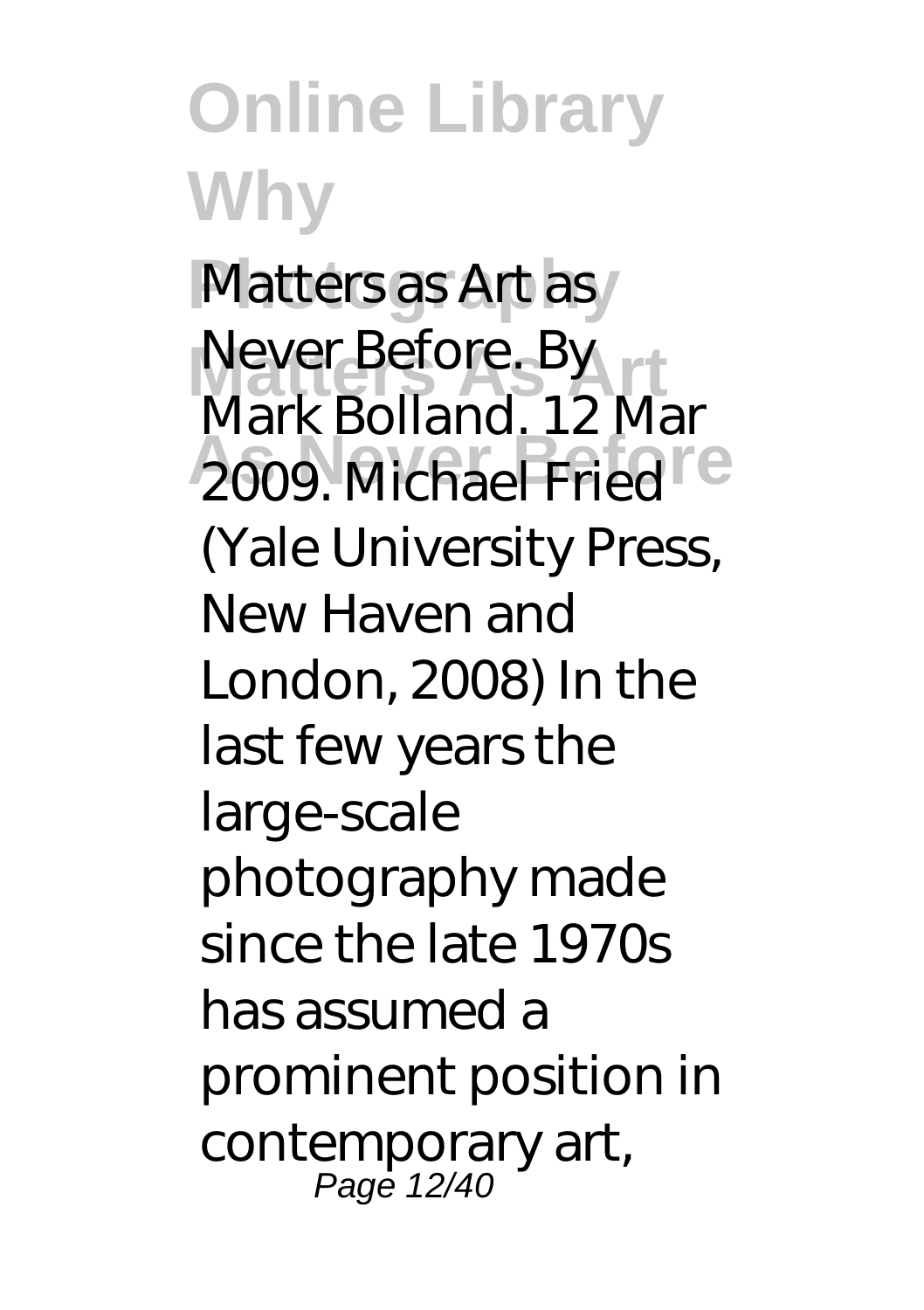acknowledged by grand exhibitions, writing and a clearly <sup>e</sup> extensive critical established canon.

Why Photography Matters as Art as Never Before | Frieze A lucid and wideranging meditation on why photography is unique among the picture-making arts. Page 13/40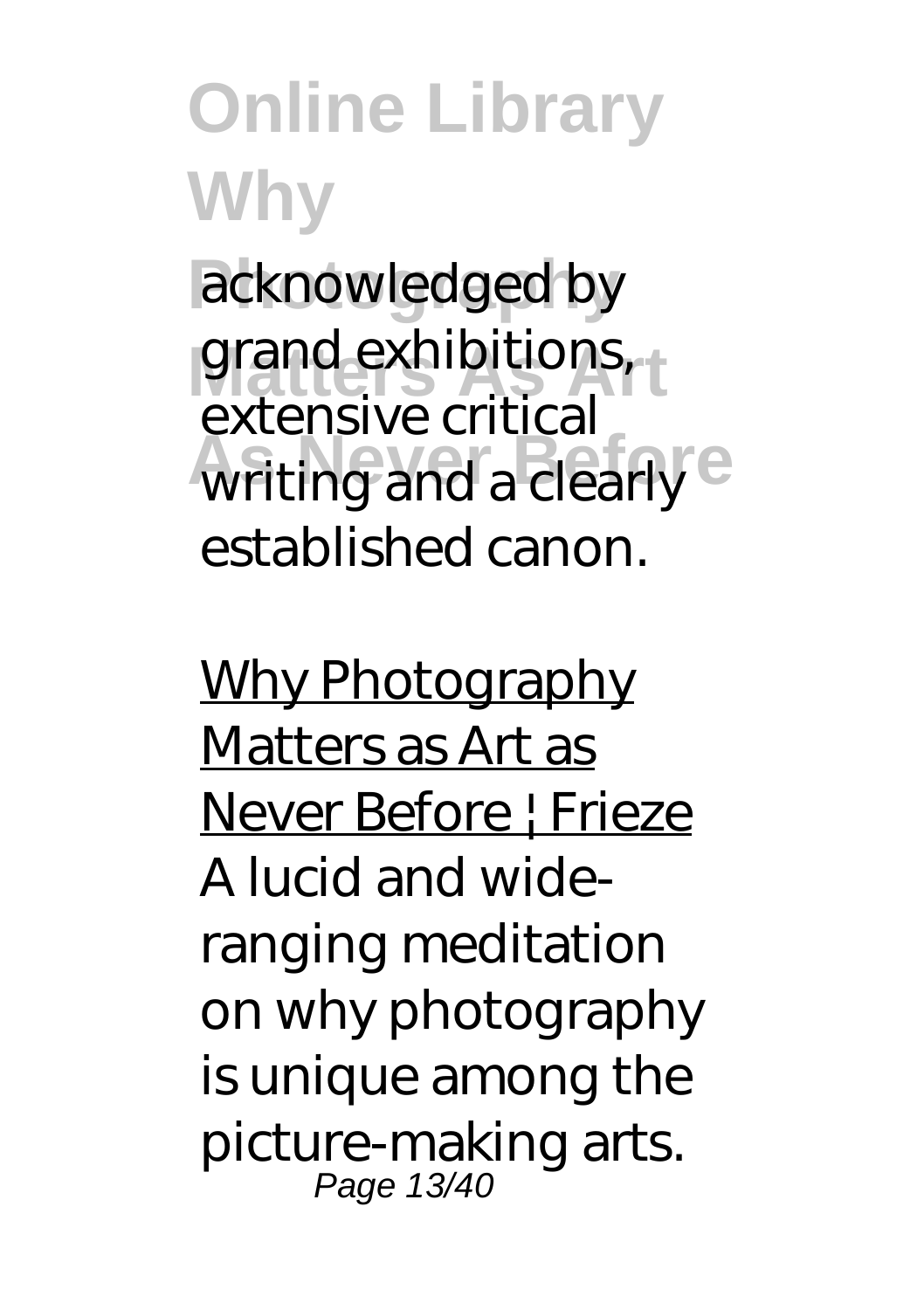**Photography** Photography matters, writes Jerry **As Never Before** of how it works—not Thompson, because only as an artistic medium but also as a way of knowing. With this provocative observation, Thompson begins a wide-ranging and lucid meditation on why photography is unique among the Page 14/40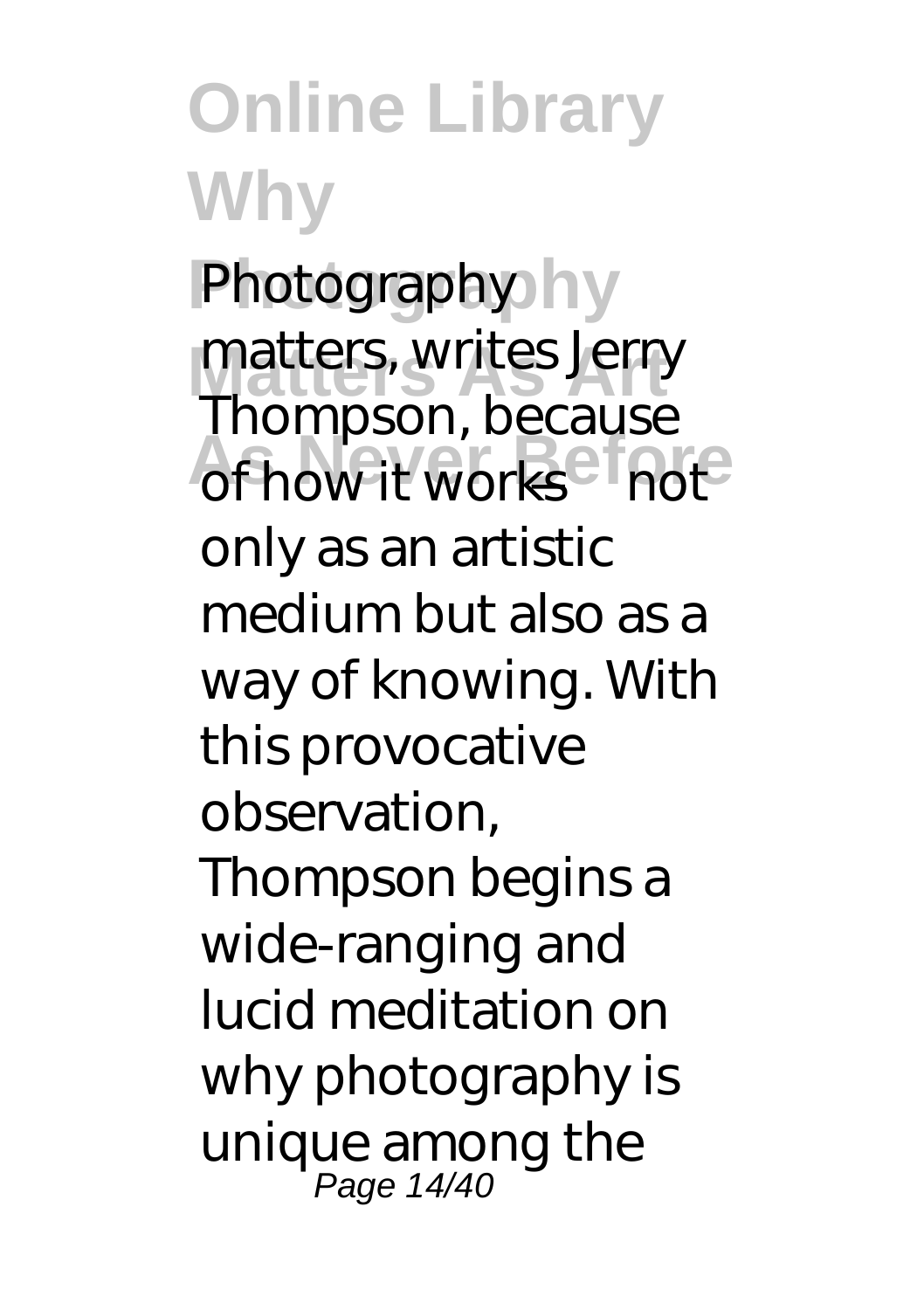**Online Library Why** picture-making arts. **Matters As Art Matters** | The MIT<sup>O</sup> I<sup>C</sup> Why Photography Press From the late 1970s onward, serious art photography began to be made at large scale and for the wall. Michael Fried argues that this immediately compelled photographers to Page 15/40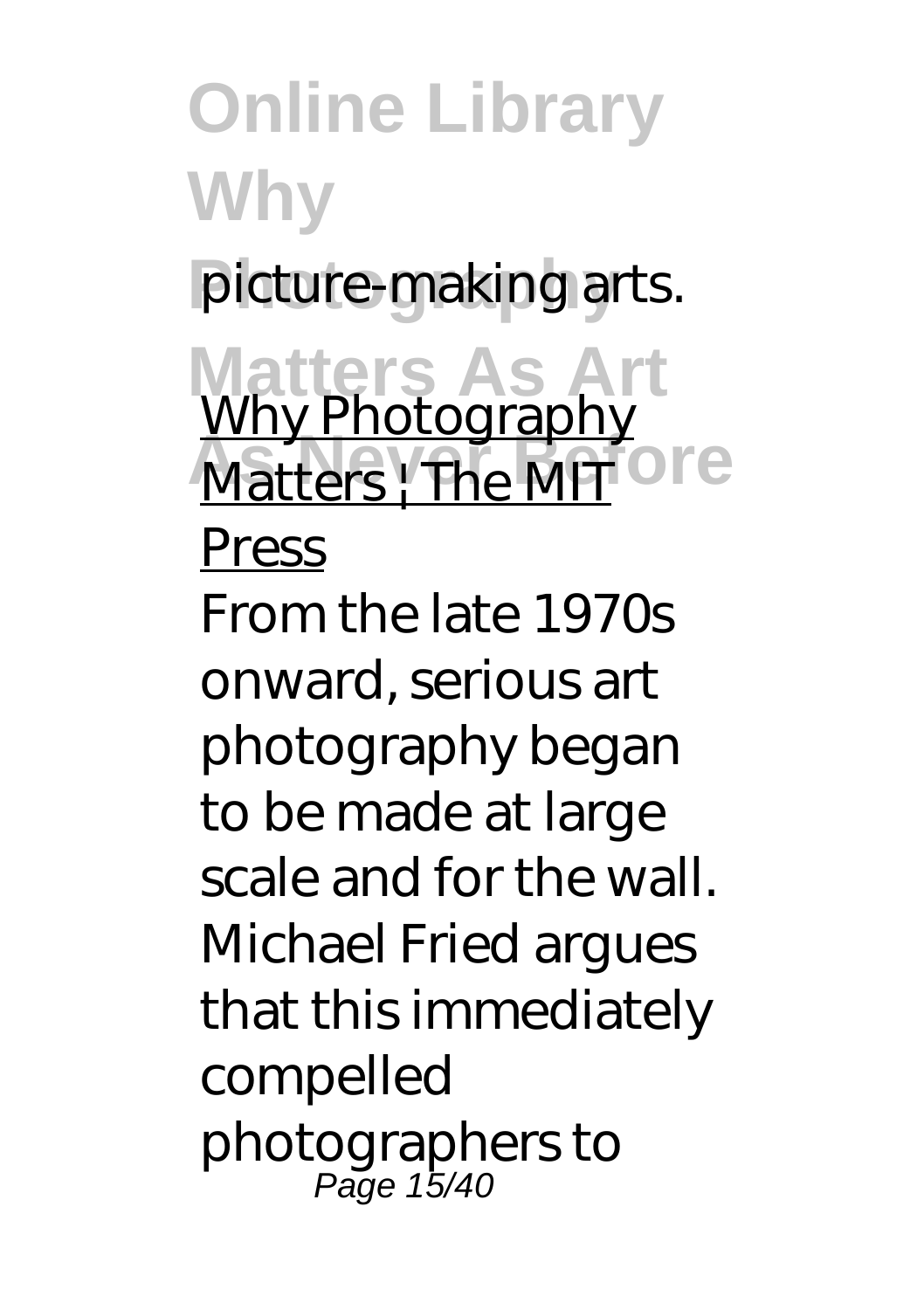grapple with issues centering on the the photograph and <sup>e</sup> relationship between the viewer standing before it that until then had been the province only of painting. Fried further demonstrates that certain philosophically deep

...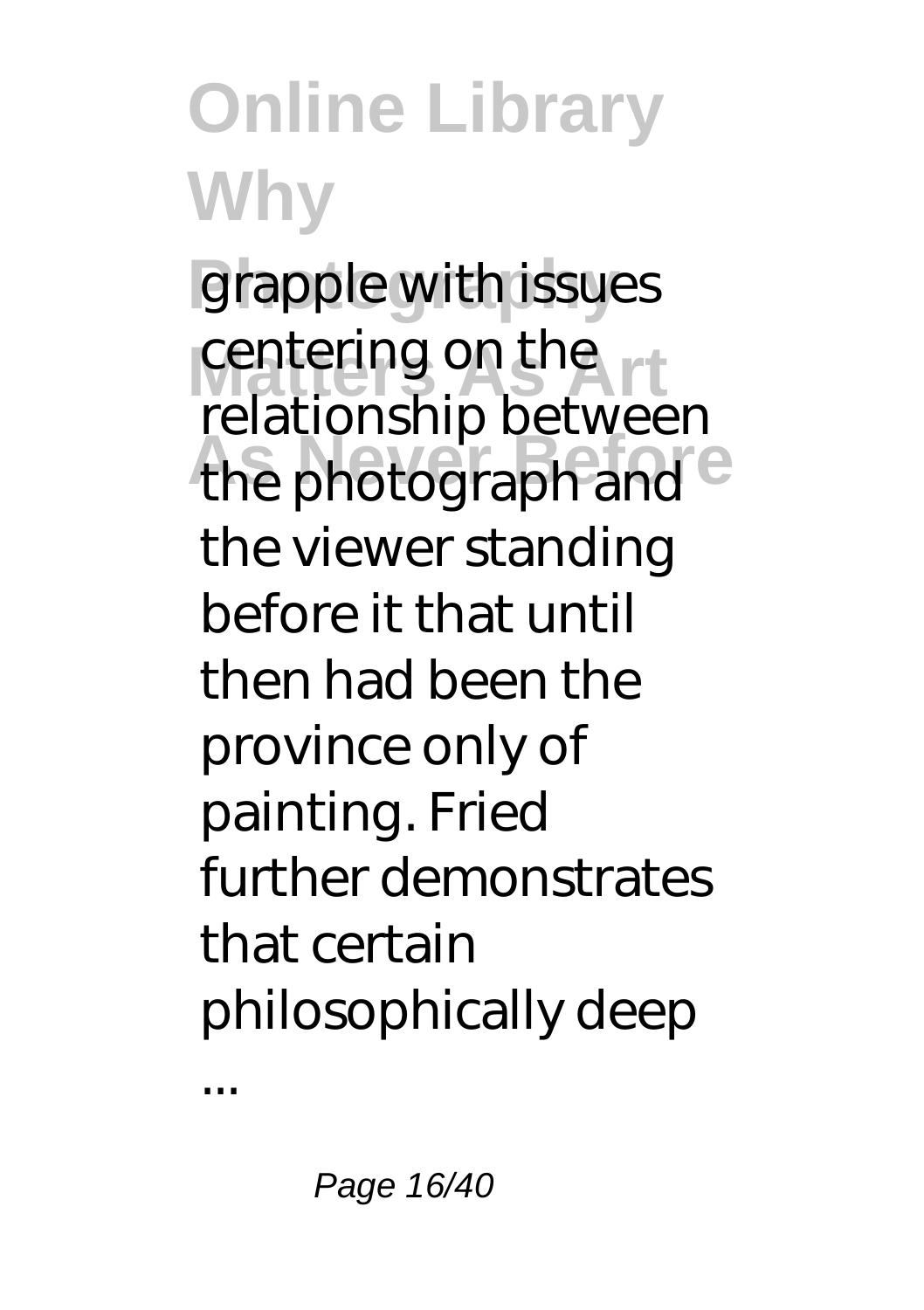**Why Photography Matters as Art as Michael ... Before** Never Before - Why Photography Matters As Art As Never Before - by: Michael Fried. A Review by: Rachel Wolfe. Whether the book is held in the hands of someone with ten years, ten days or even ten Page 17/40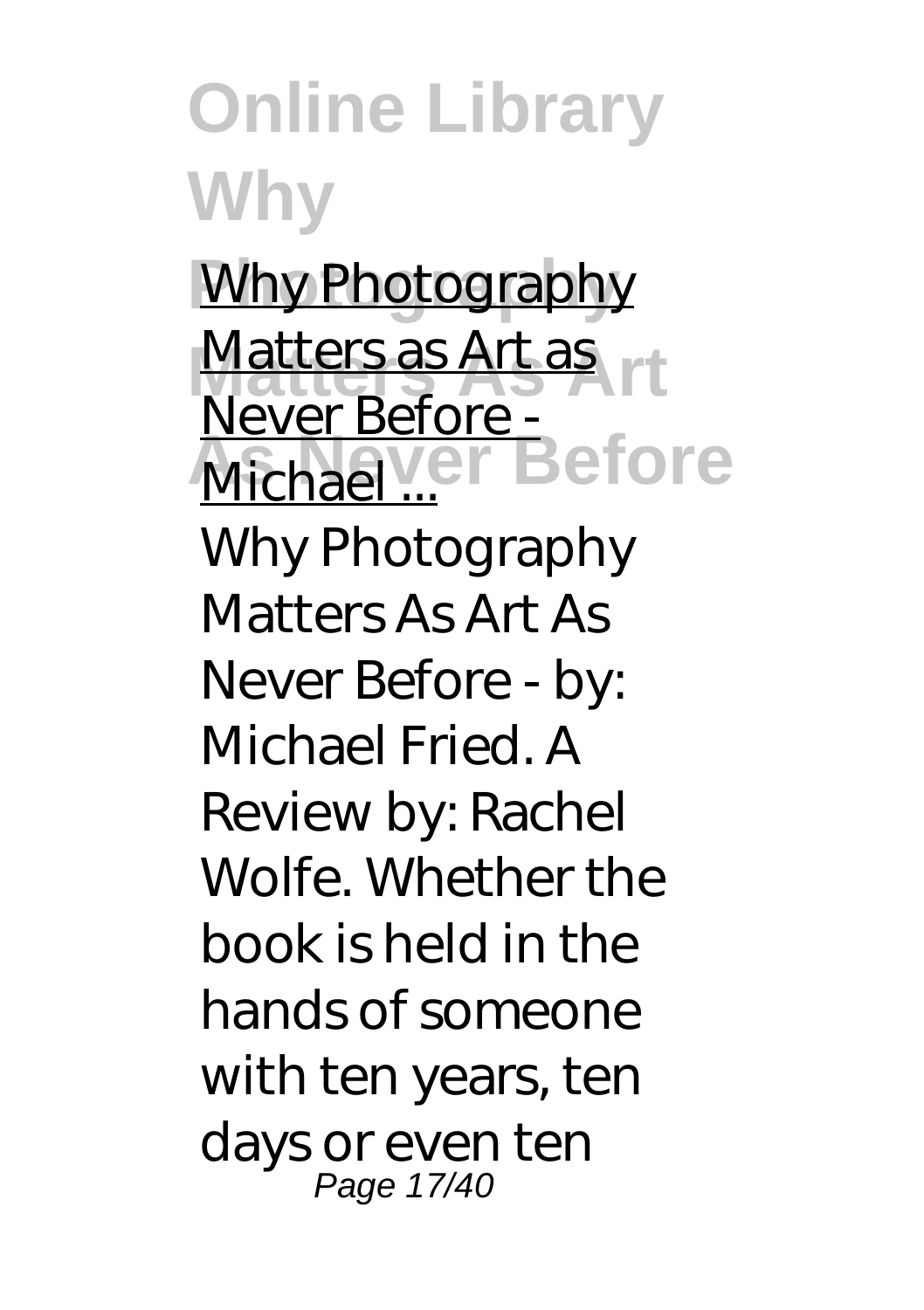**Online Library Why** minutes interest in pnotography<br>Michael Fried's Why **Photography Matters** photography, As Art As Never Beforeis an excellent foundation for the understanding, contemplation and critique of contemporary photography.

Why Photography Page 18/40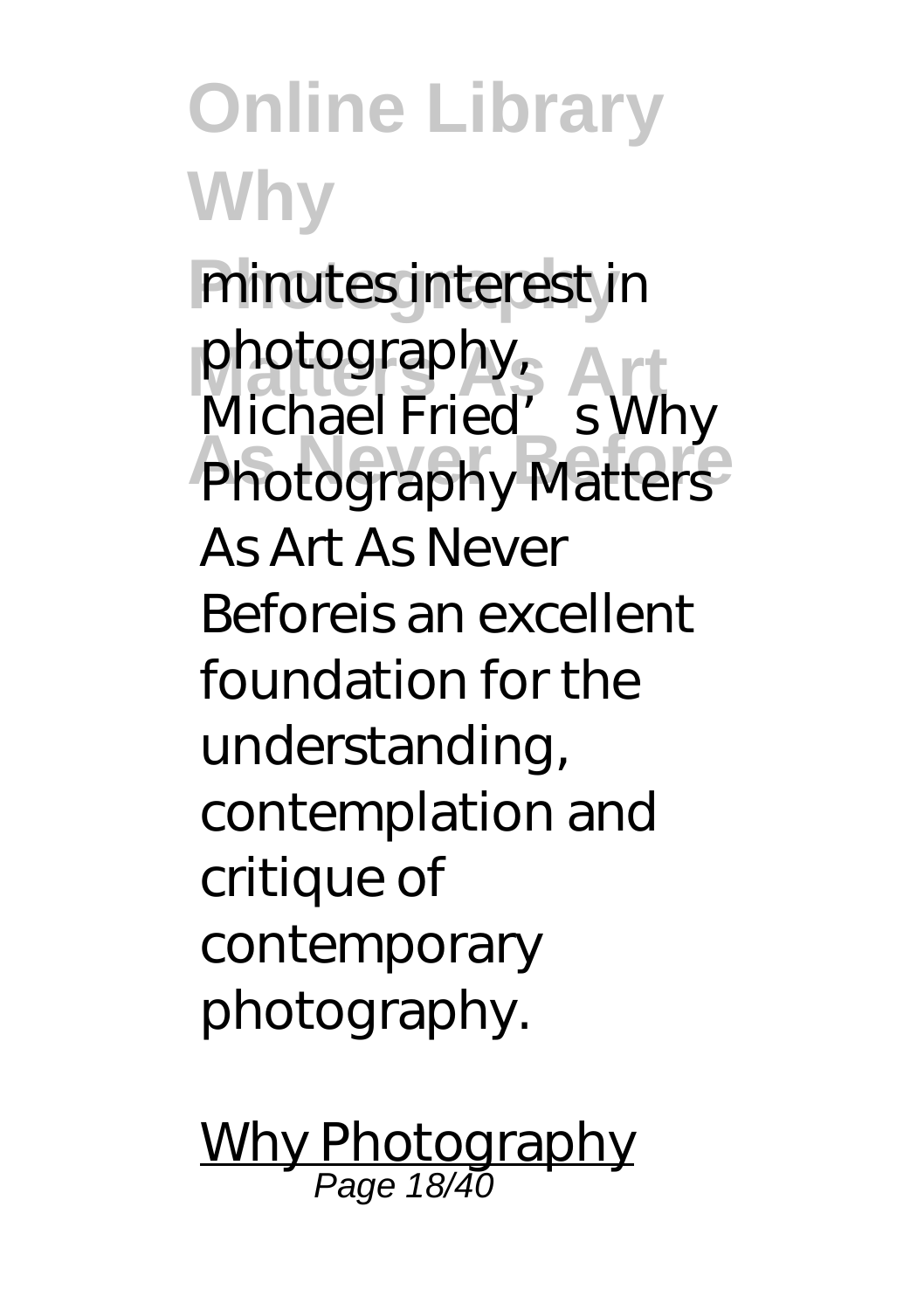**Photography** Matters As Art As **Never Before - by ...**<br>Les Friedlander talked of how efore Lee Friedlander photography was a 'generous' medium – meaning

that often the most interesting parts of the photo are the parts that were not necessarily intentionally included by the Page 19/40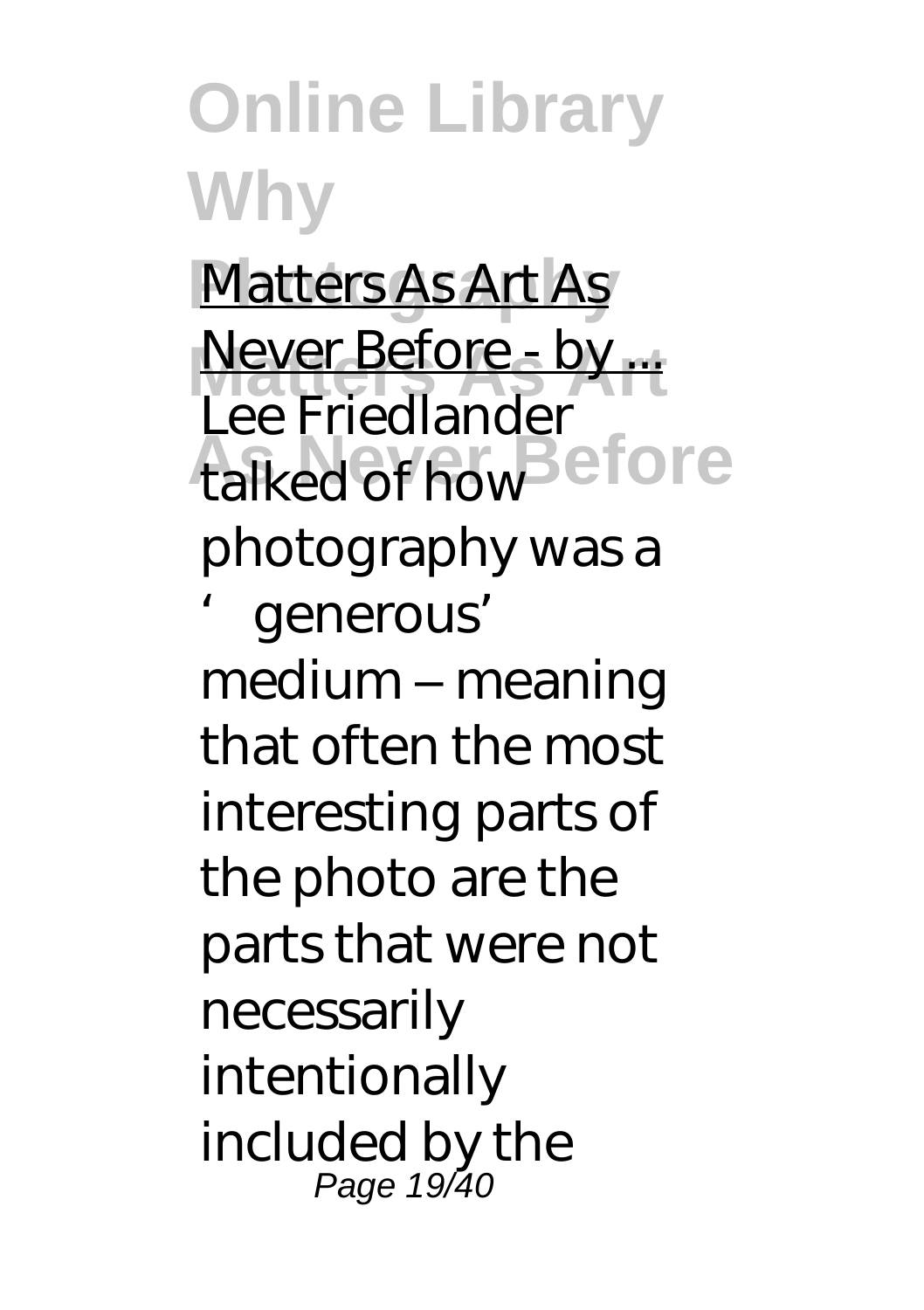**Photography** photographer, but ended up in the they were there in<sup>ore</sup> frame simply because front of the camera as well as the ostensible subject. A similar idea motivates Barthes' notion of punctum – the viewer (or beholder) can be struck deeply by elements of the image not regarded Page 20/40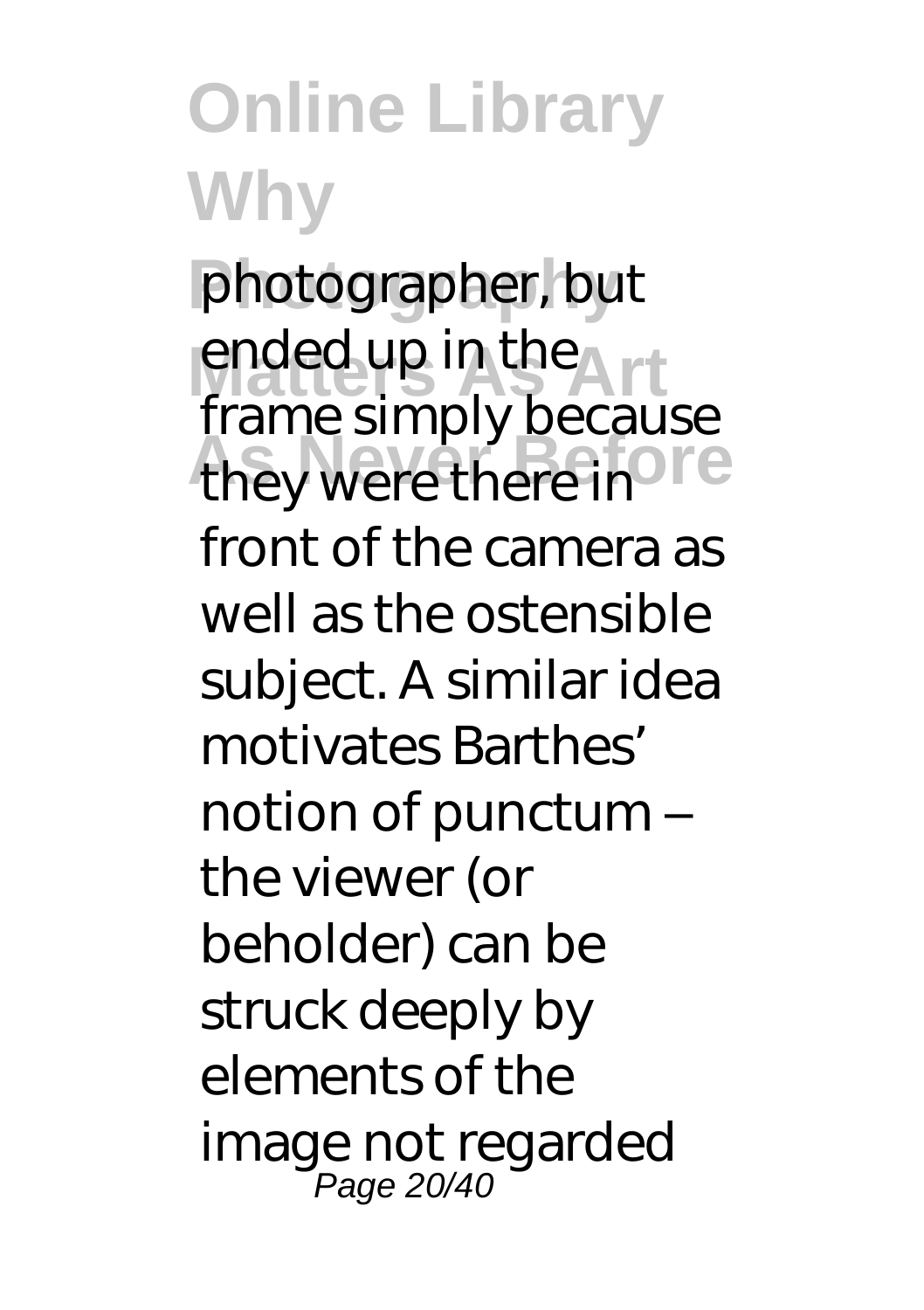**Online Library Why** as of any raphy consequence ... Art **Why Photography** re Matters As Art As Never Before -Michael ... From the late 1970s onward, serious art photography began to be made at large scale and for the wall. Michael Fried argues that this immediately Page 21/40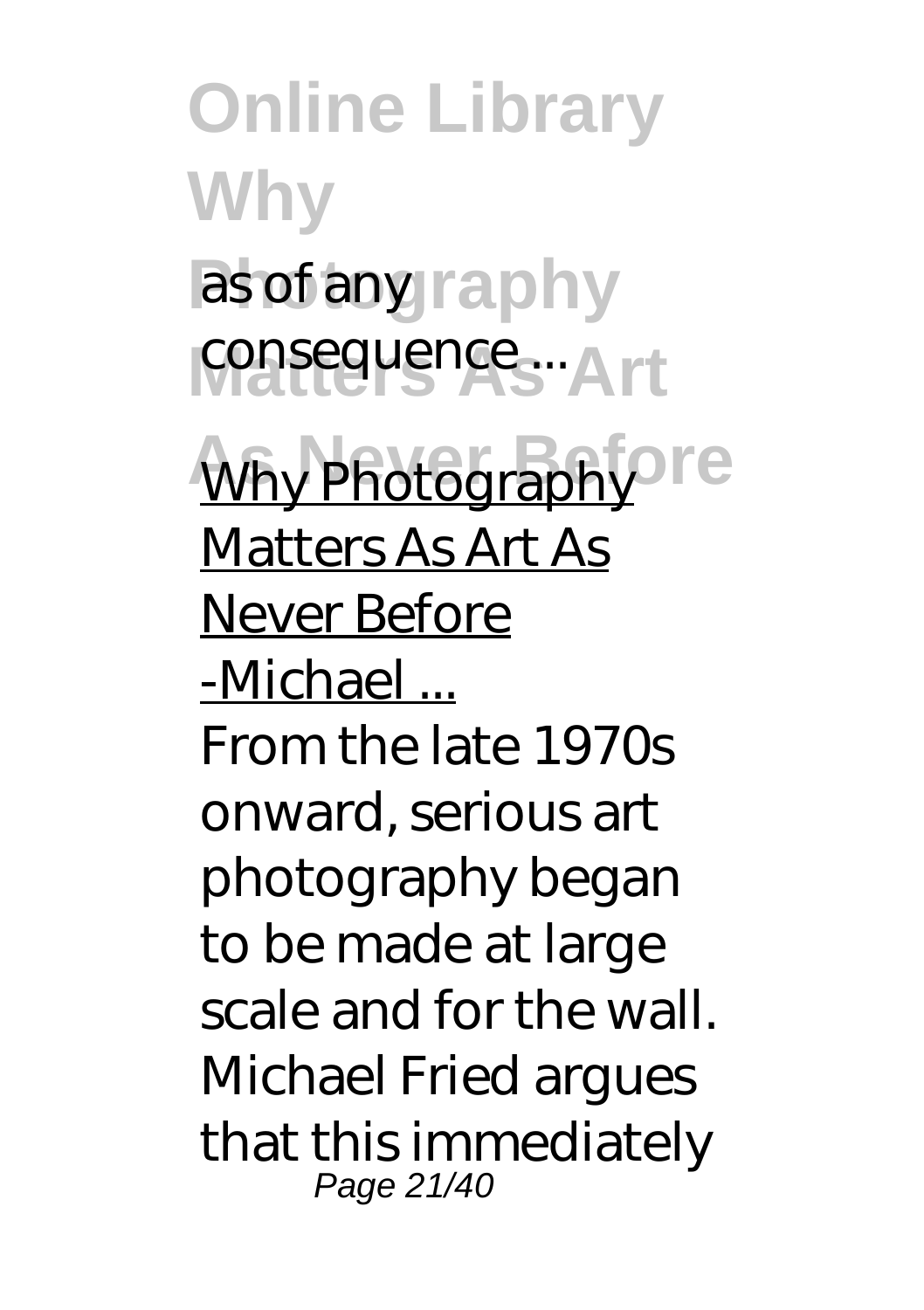**Online Library Why** compelled a phy photographers to **Particular Exception** grapple with issues relationship between the photograph and the viewer standing before it that until then had been the province only of painting.

Amazon.com: Why **Photography Matters** Page 22/40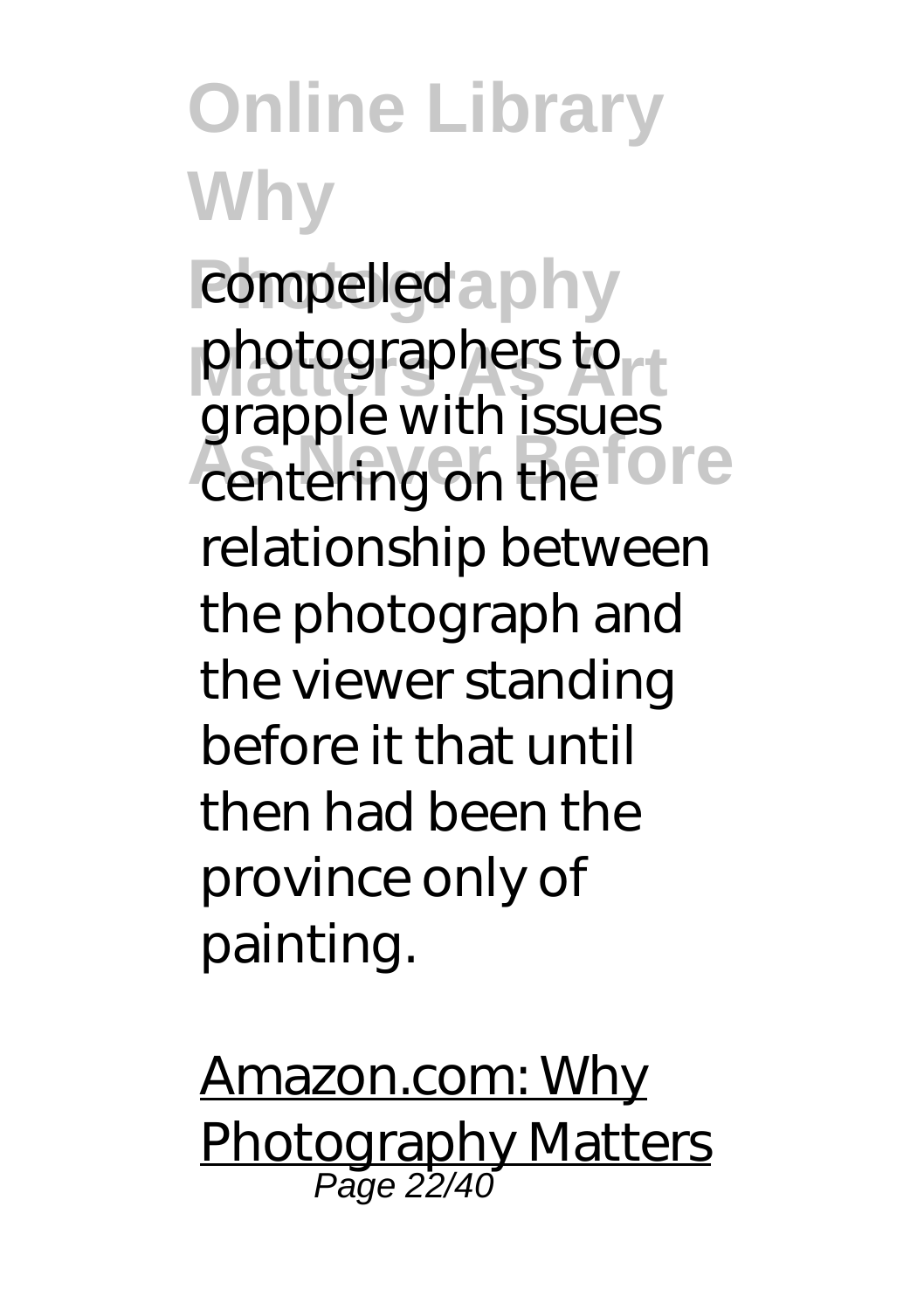#### **Online Library Why** as Art as Never Before **Matters As Art** ... **As a process depth**<br>matters It is no longer Why photography the extraordinariness of the image, but rather its familiarity that lends credibility to the representation of how these immigrant women

have made new lives

...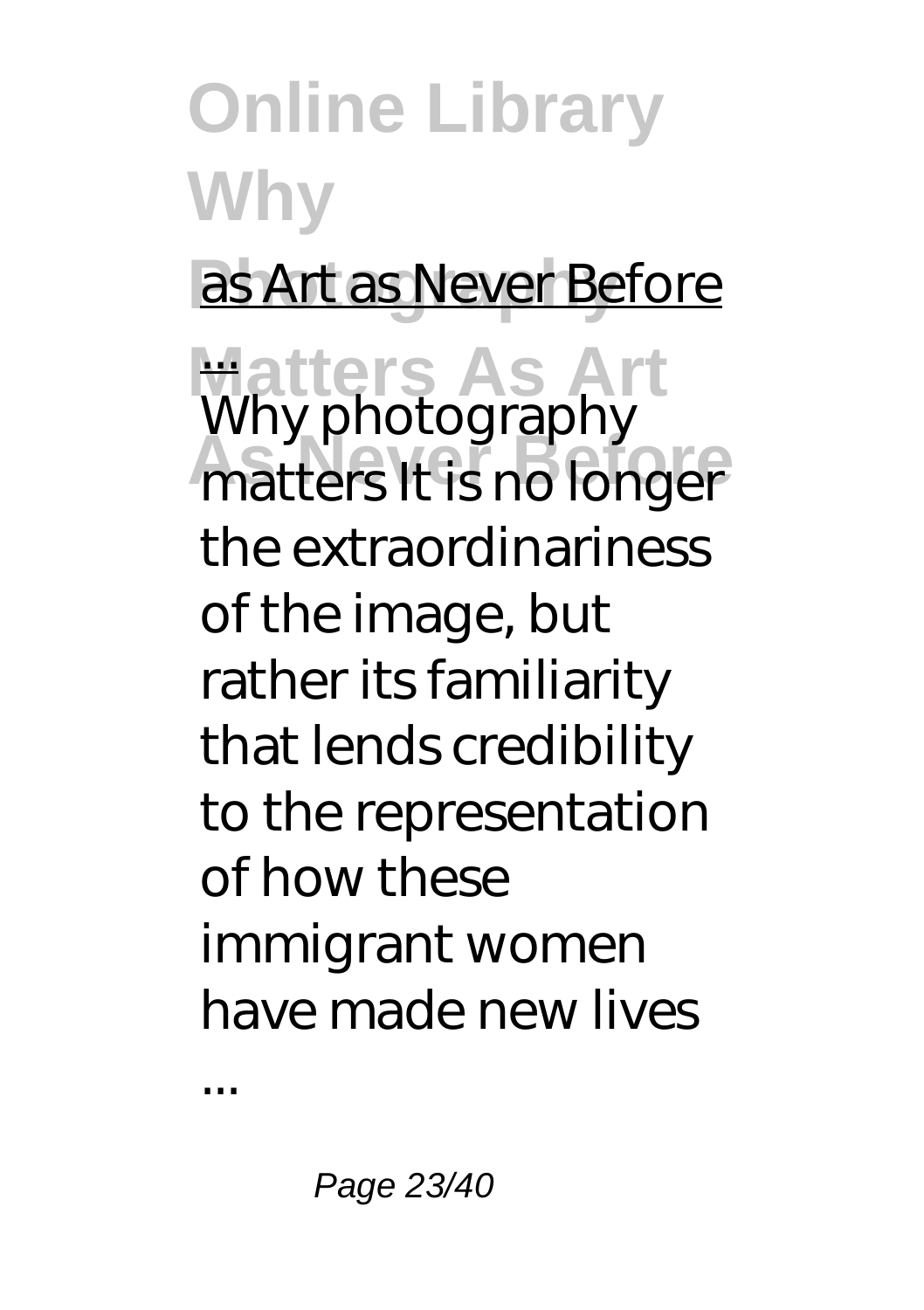**Online Library Why Why photography** matters<sup>1</sup>, As Art **Photography Matters** openDemocracy Stay Inspired – If you'd like to receive every new episode, as well as other Photography Matters news, articles, reviews and updates, subscribe and you'll get everything delivered straight to Page 24/40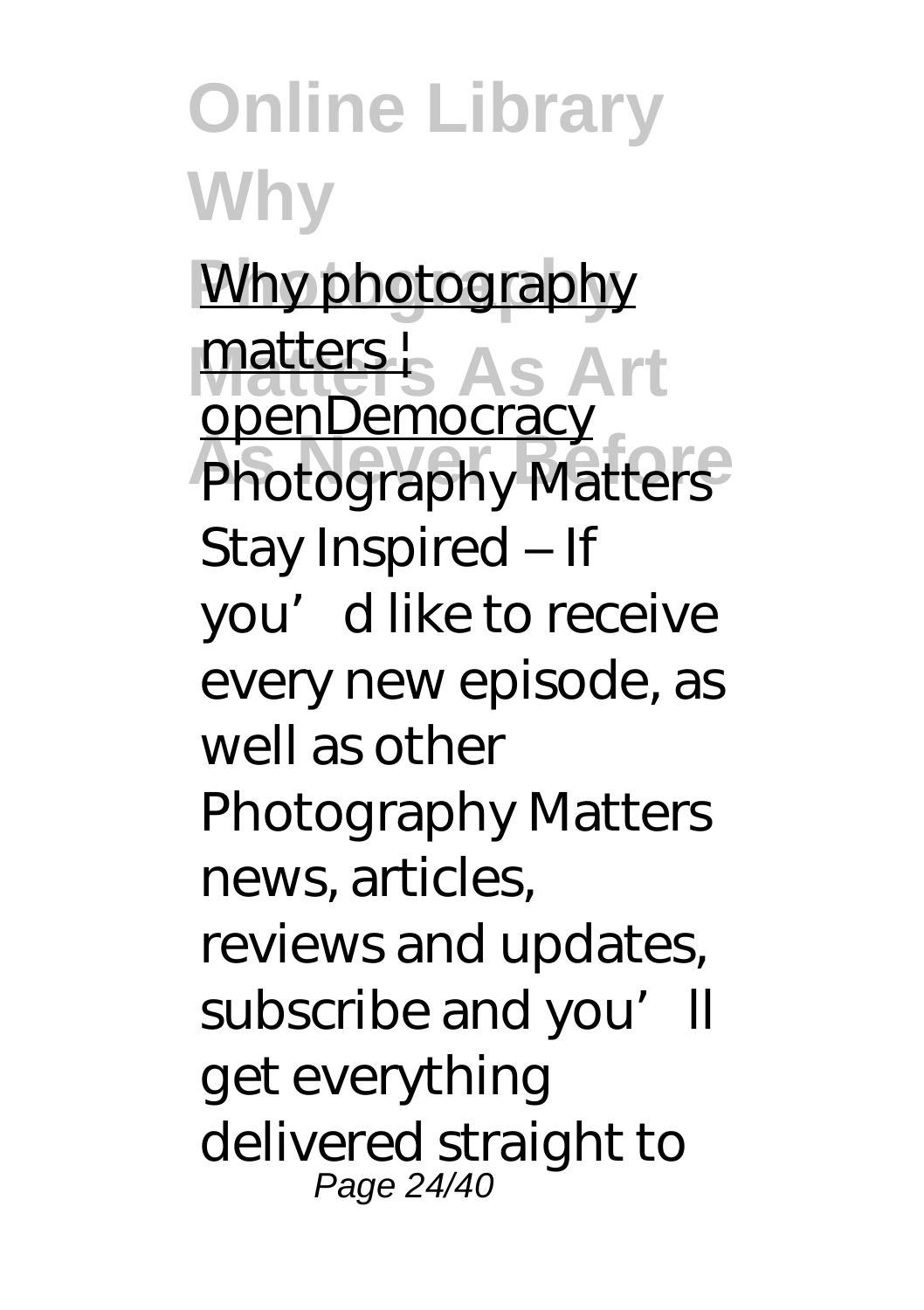**Online Library Why** your inbox, weekly. **Matters As Art Matters**ver Before Home - Photography A renowned critic and historian offers a radically new account of the meaning of ambitious art photography since the Bechers. From the late 1970s onward, serious art photography began Page 25/40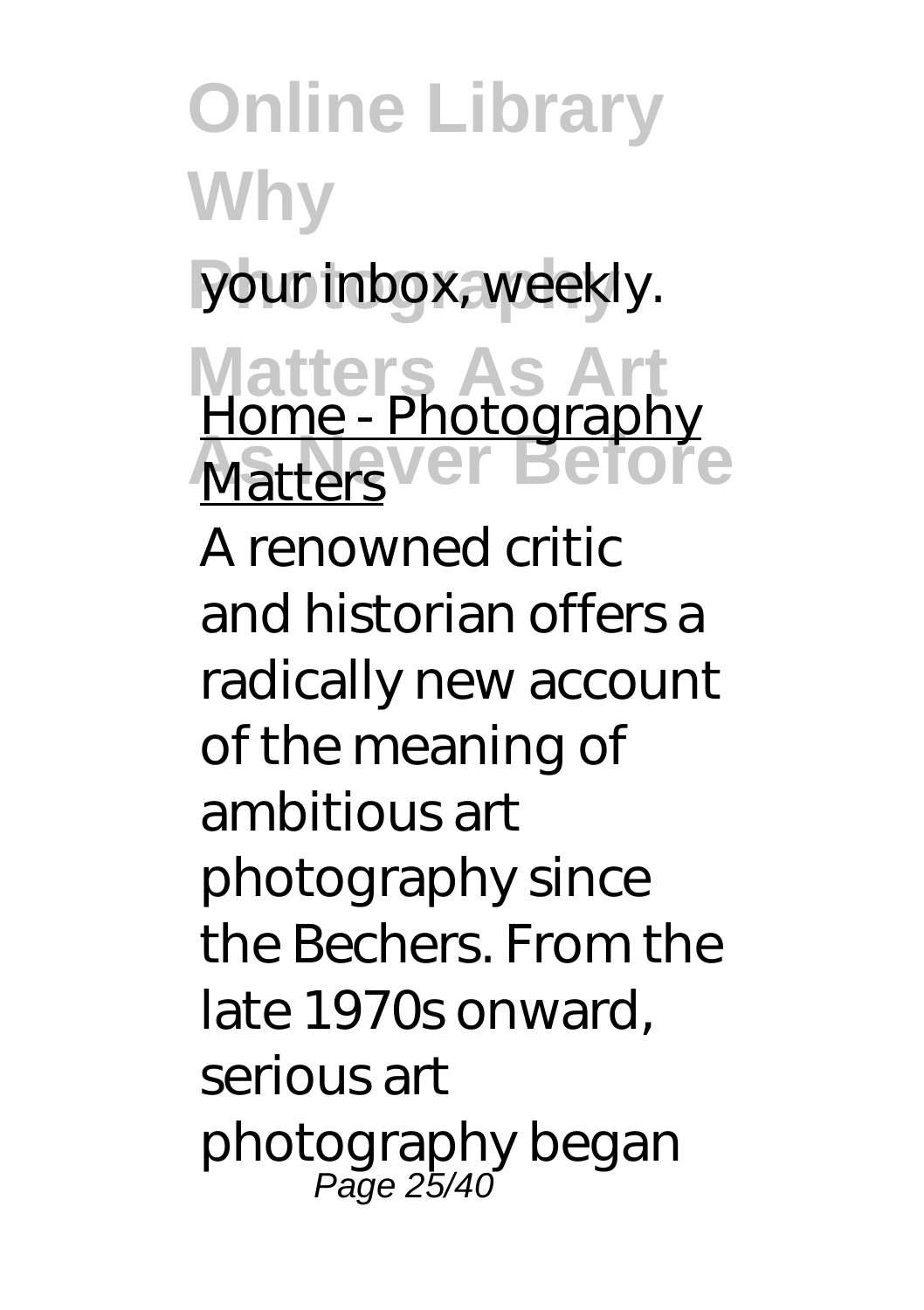to be made at large scale and for the wall. **That this immediately** Michael Fried argues compelled photographers to grapple with issues centering on the relationship between the photograph and the viewer standing before it that until then had been the province only of Page 26/40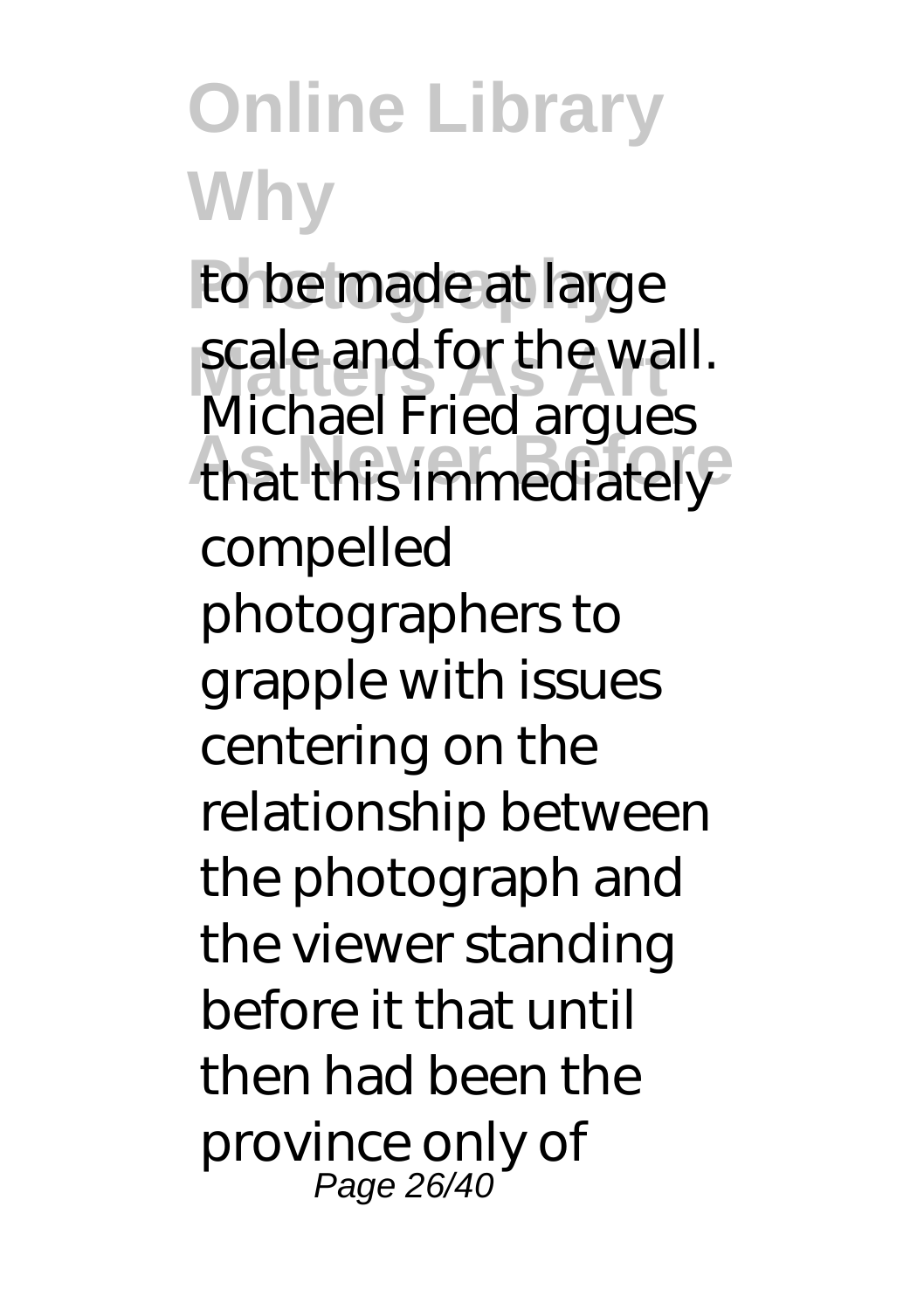**Online Library Why** painting.raphy **Matters As Art Matters as Art as TOTE** Why Photography Never Before | Yale ... Why Photography Matters as Art as Never Before - Michael Fried, From the late 1970s onward, serious art photography began to be made at large scale and for the wall. Page 27/40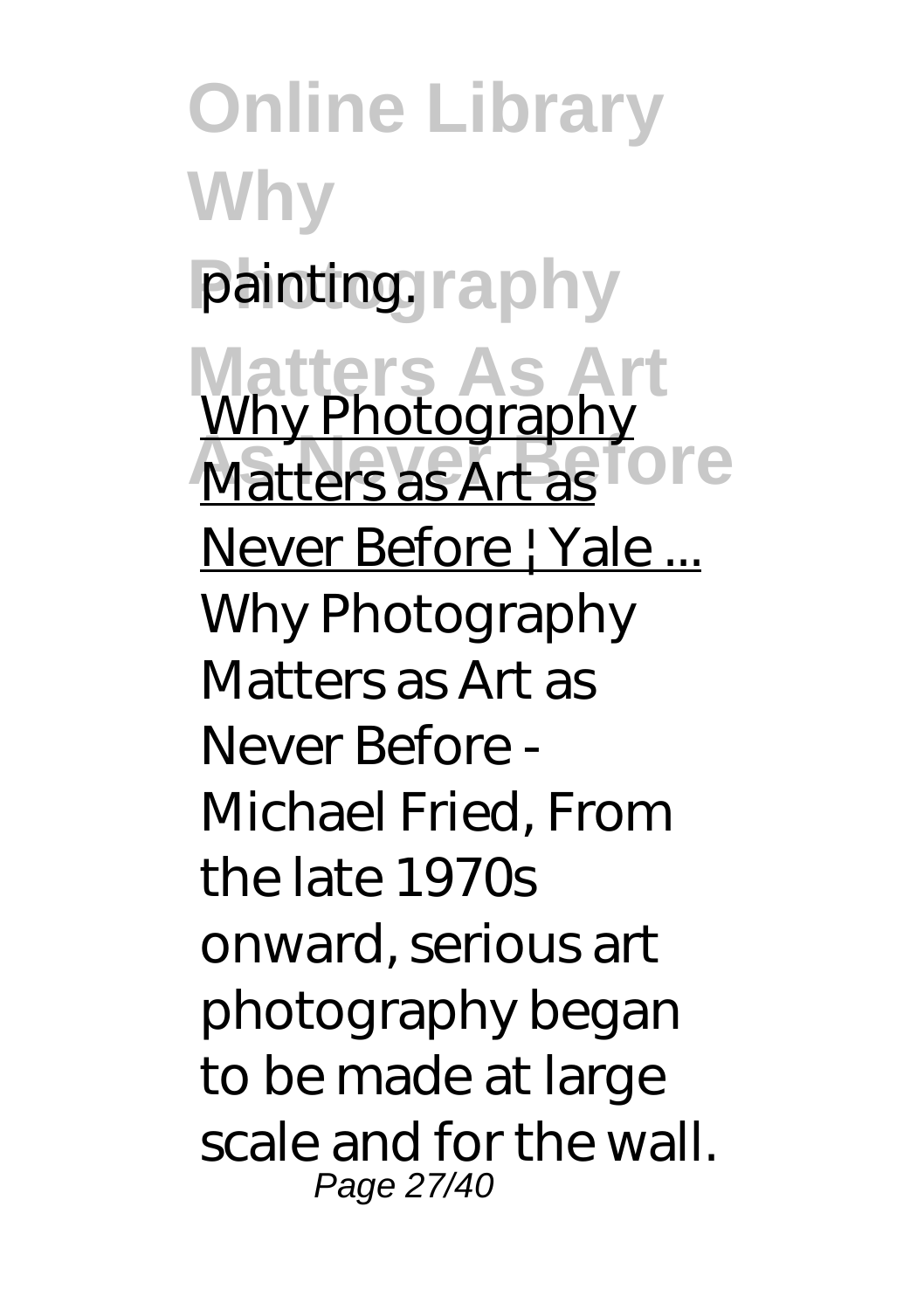**Michael Fried argues** that this immediately photographers to Ore compelled grapple with issues centering on the relationship between the photograph and the viewer standing before it that until then had been the province only of painting.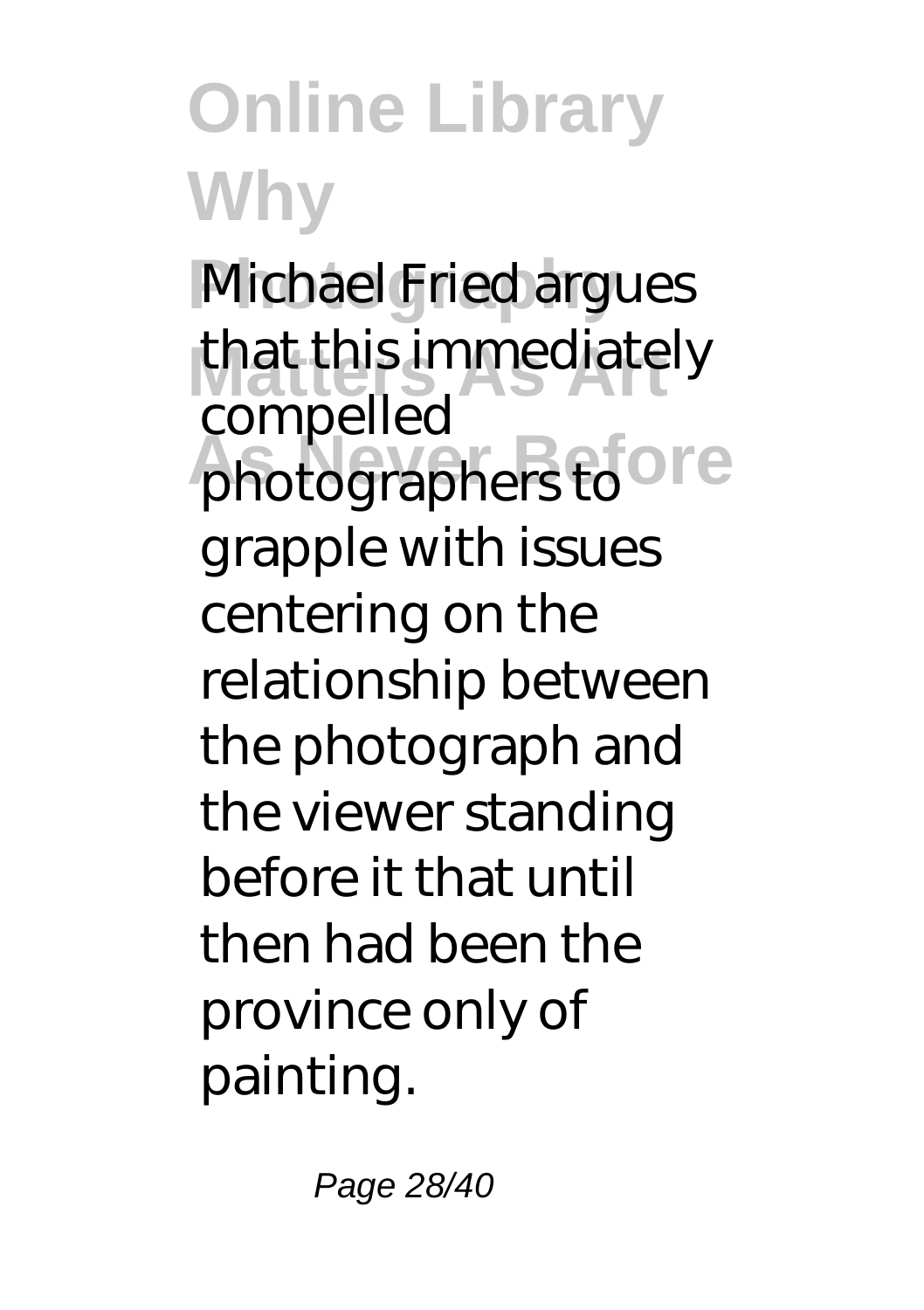Artdoc Magazine -**Why Photography Never Before** Matters as Art as

From the late 1970s onward, serious art photography began to be made at large scale and for the wall. Michael Fried argues that this immediately compelled photographers to grapple with issues Page 29/40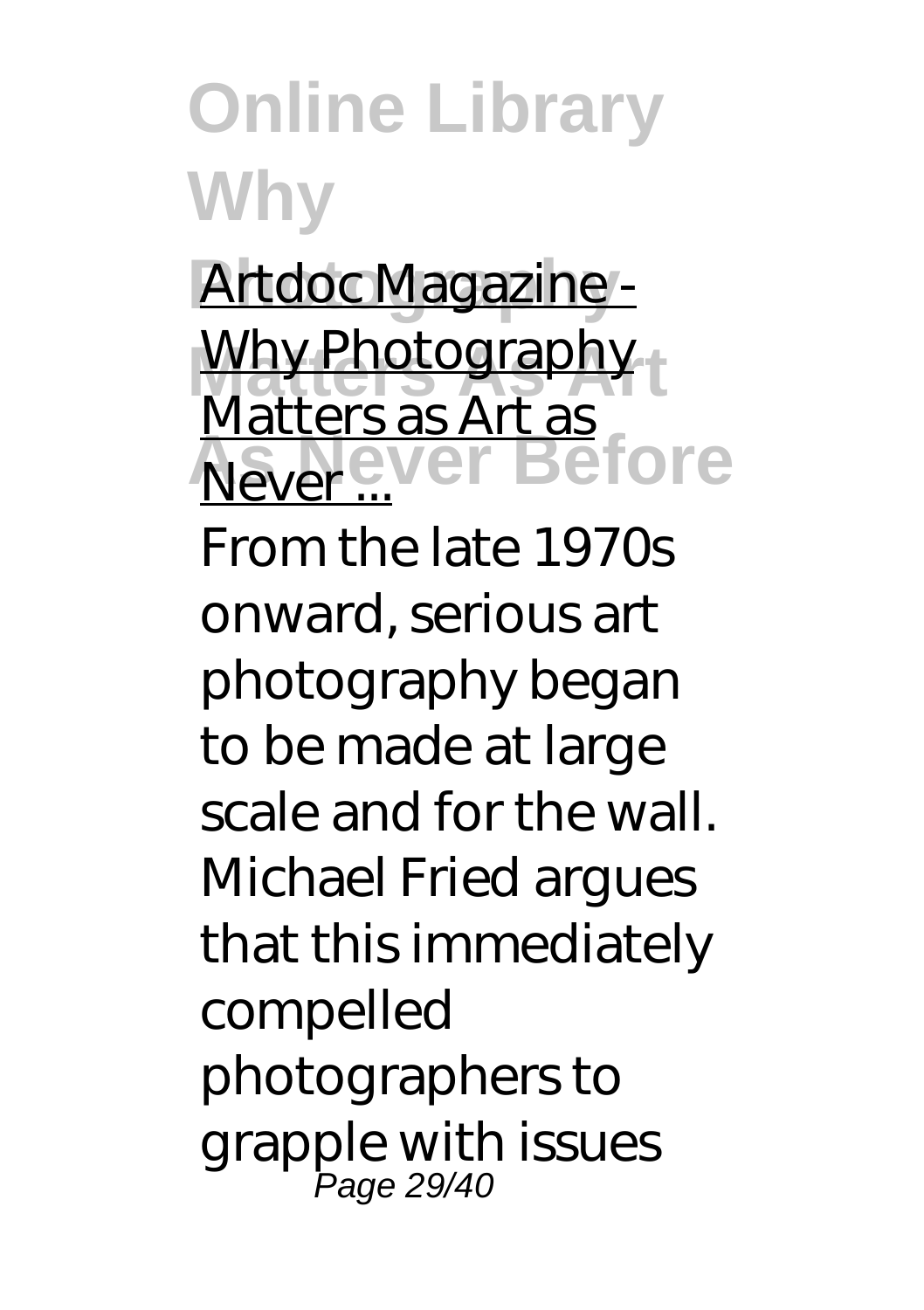centering on the relationship between the viewer standing<sup>e</sup> the photograph and before it that until then had been the province only of painting.

#### Why photography matters as art as never before by Fried

...

Description. A Page 30/40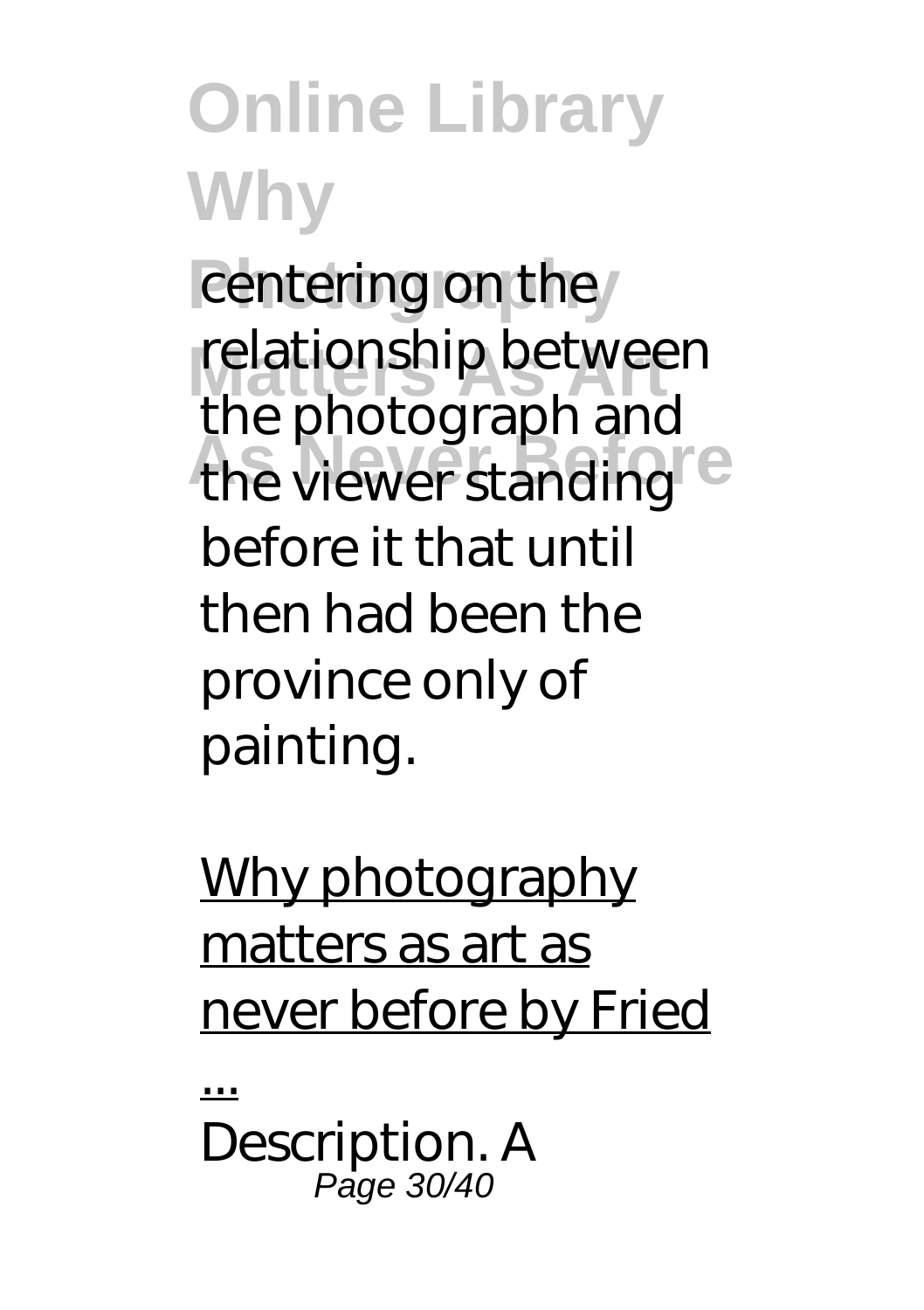renowned critic and historian offers a **Assisting** it is a section radically new account ambitious art photography since the Bechers. From the late 1970s onward, serious art photography began to be made at large scale and for the wall. Michael Fried argues that this immediately Page 31/40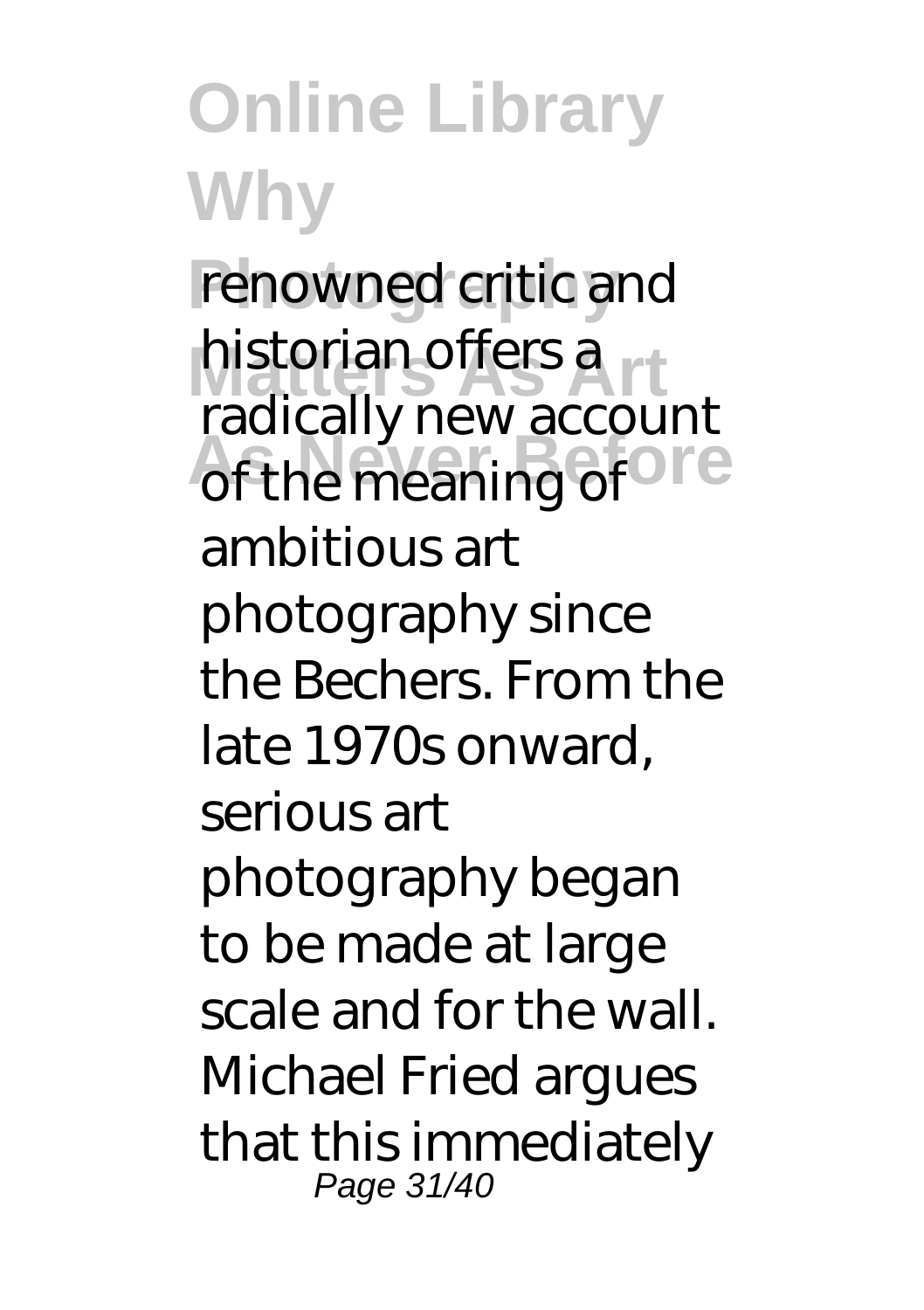**Online Library Why** compelled a phy photographers to **Particular Exception** grapple with issues relationship between the photograph and the viewer standing before it that until then had been the province only of painting.

Why Photography Matters as Art as Page 32/40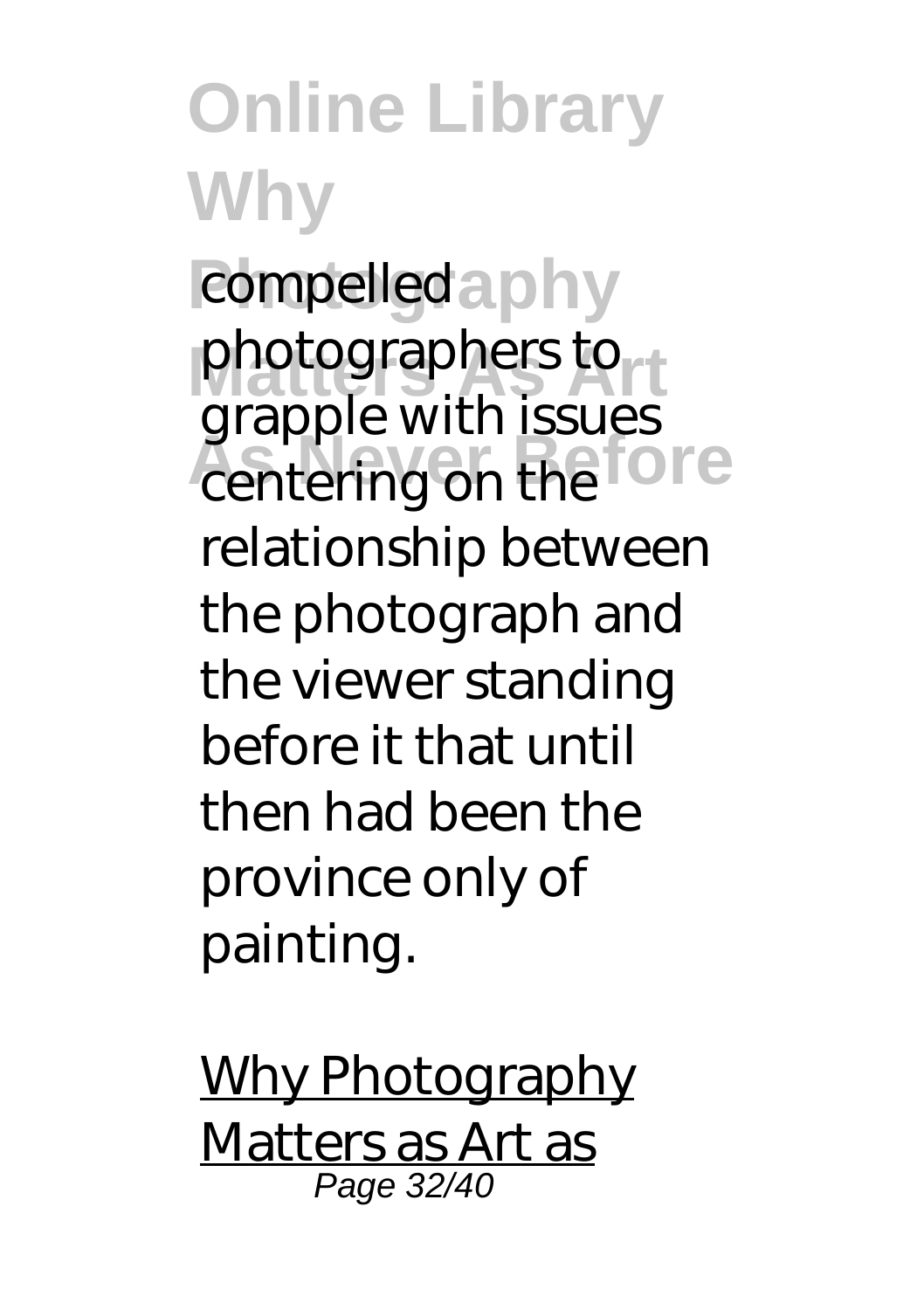**Online Library Why Never Before:** hy Michael ...<br>I'll eanglud als Art **Assemblance** I'll conclude by what Robin Kelsey said in his review. Why Photography Matters as Art as Never Before has its problems, but it is must reading for anyone with a serious interest in art photography. It Page 33/40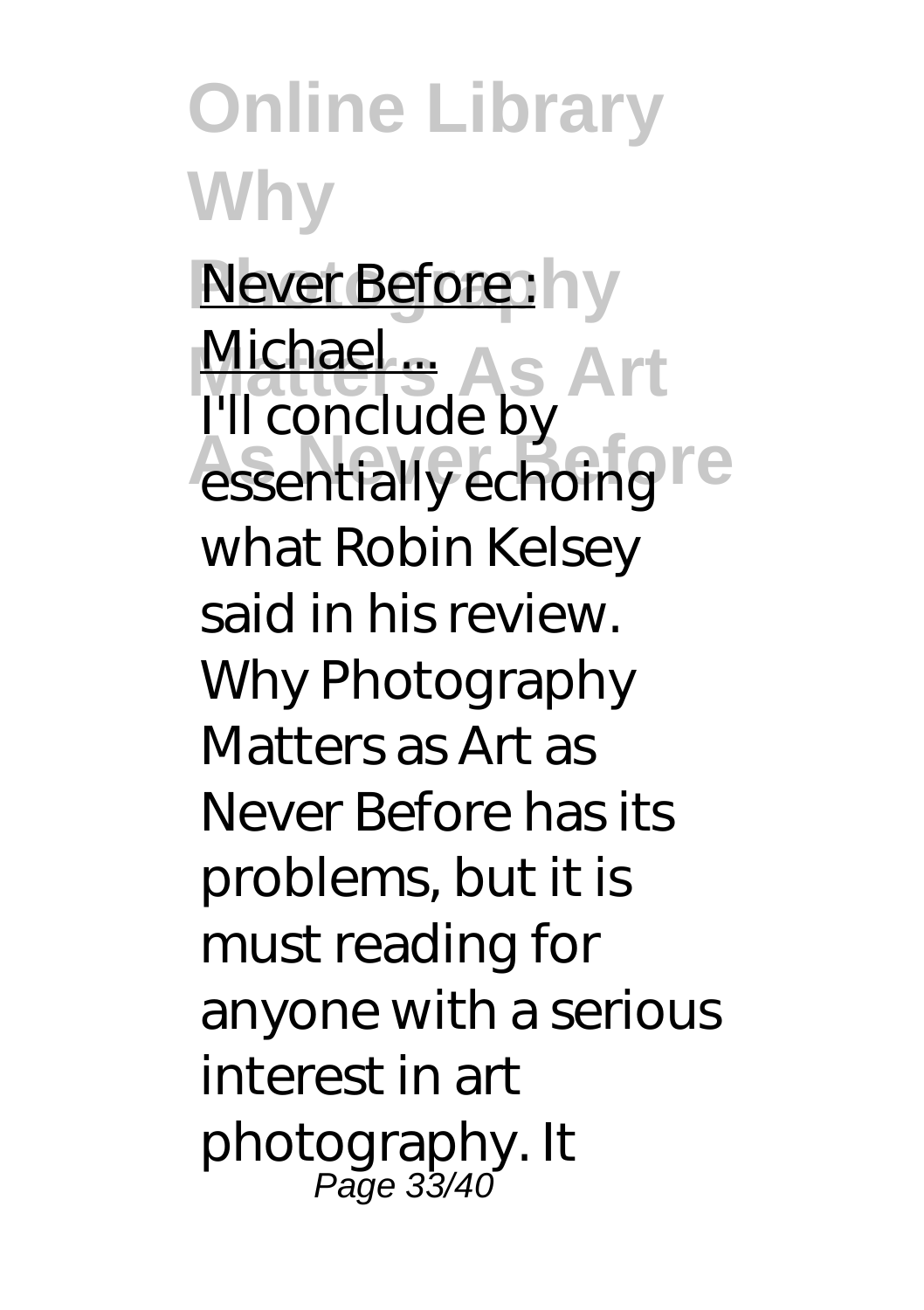**Online Library Why** opens up a whole **new dimension in**<br>**houte** leak at and think about **Before** how to look at and photographs (and not just art photographs).

Amazon.com: Customer reviews: Why Photography Matters as ... Why Photography Matters As Art As Page 34/40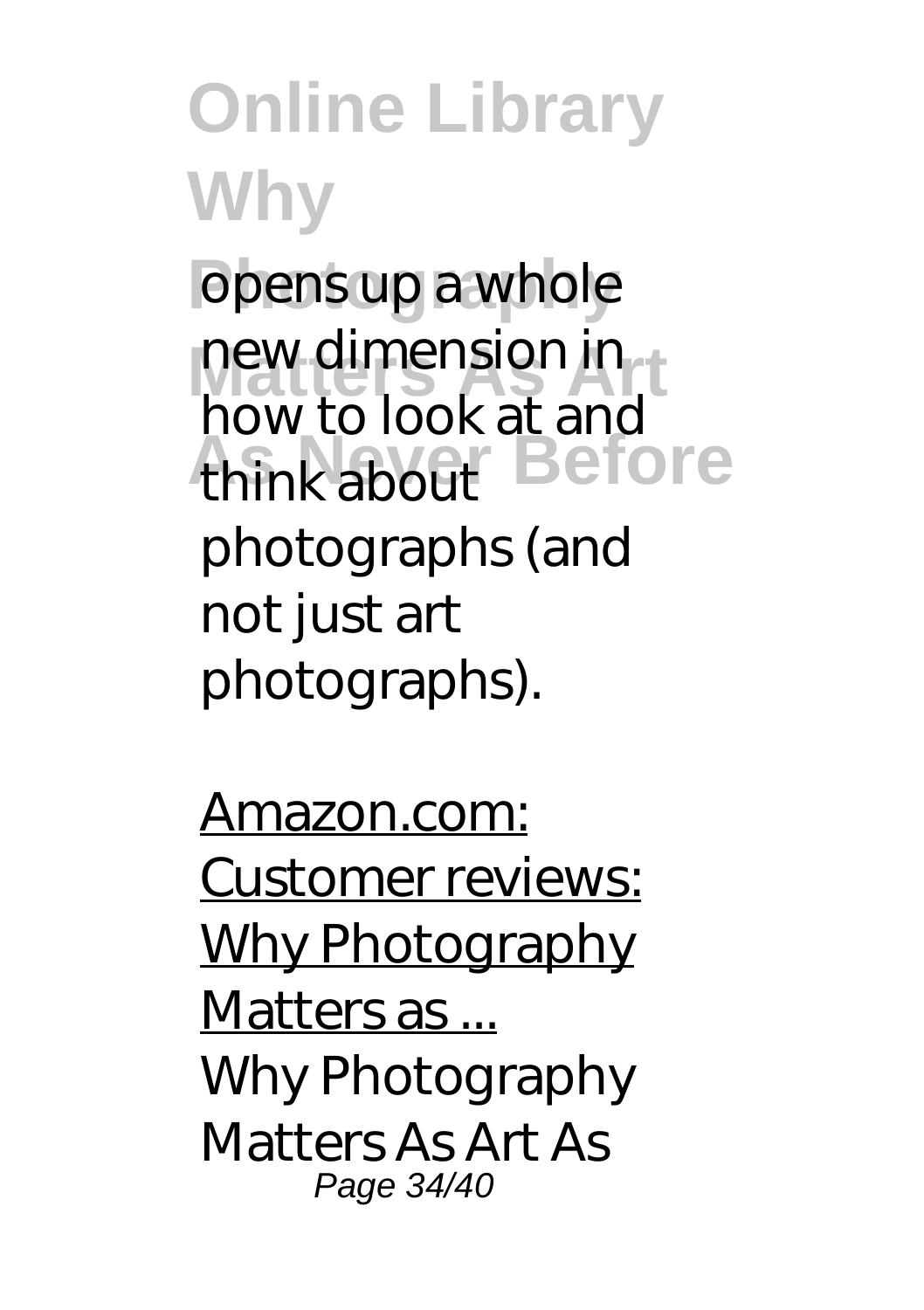**Never Before By** Michael Fried Yale 410 pp./\$55.00 (hb) University Press, 2008 One indication of a work's significance is the reaction it produces before it appears. By this measure, Michael Fried's new book on contemporary photography is significant indeed. Page 35/40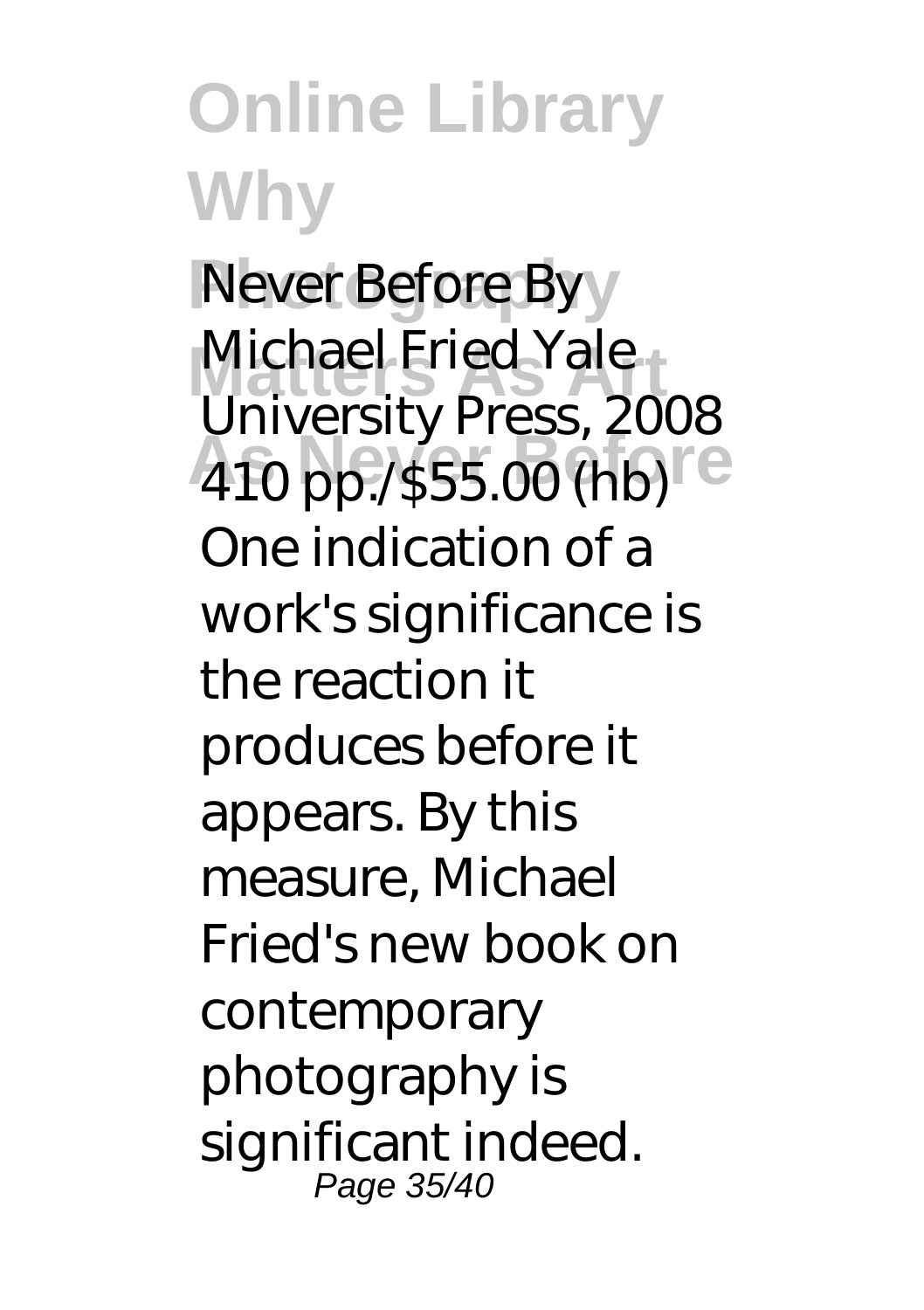**Large portions of the** text have appeared in *<u>Lectures in various</u>* publications and as places over the past several years, and the responses to these early versionsnotably in James Elkins's edited volume, ...

WHY DOES PHOTOGRAPHY Page 36/40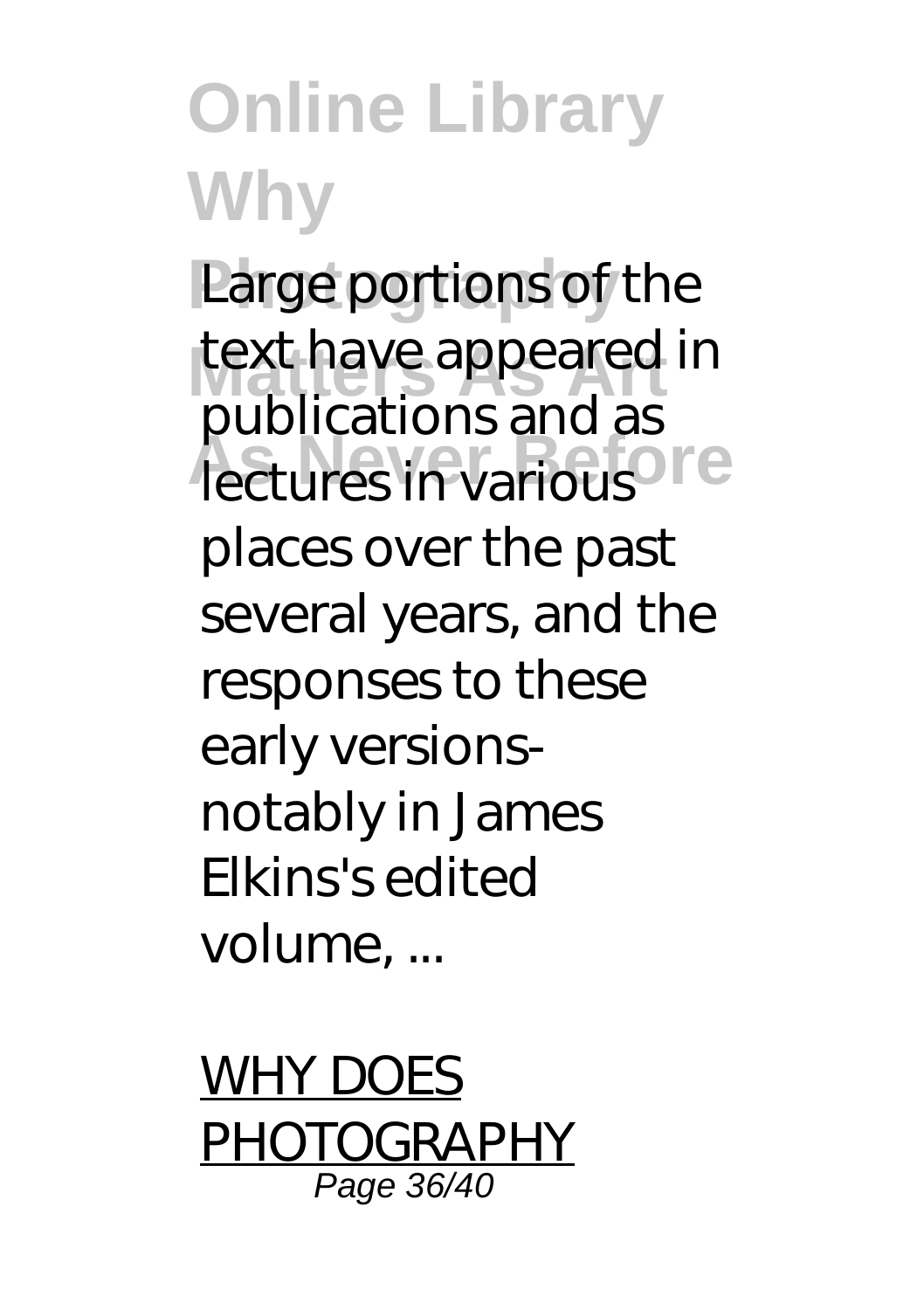**Online Library Why MATTER?** Faphy MutualArt.com<br>Why Phetegraph **Matters is an earnest** Why Photography plea to return photography to the immersive seeing and recording of the existing world, and away from the staged scenes that currently dominate contemporary photography. A slim Page 37/40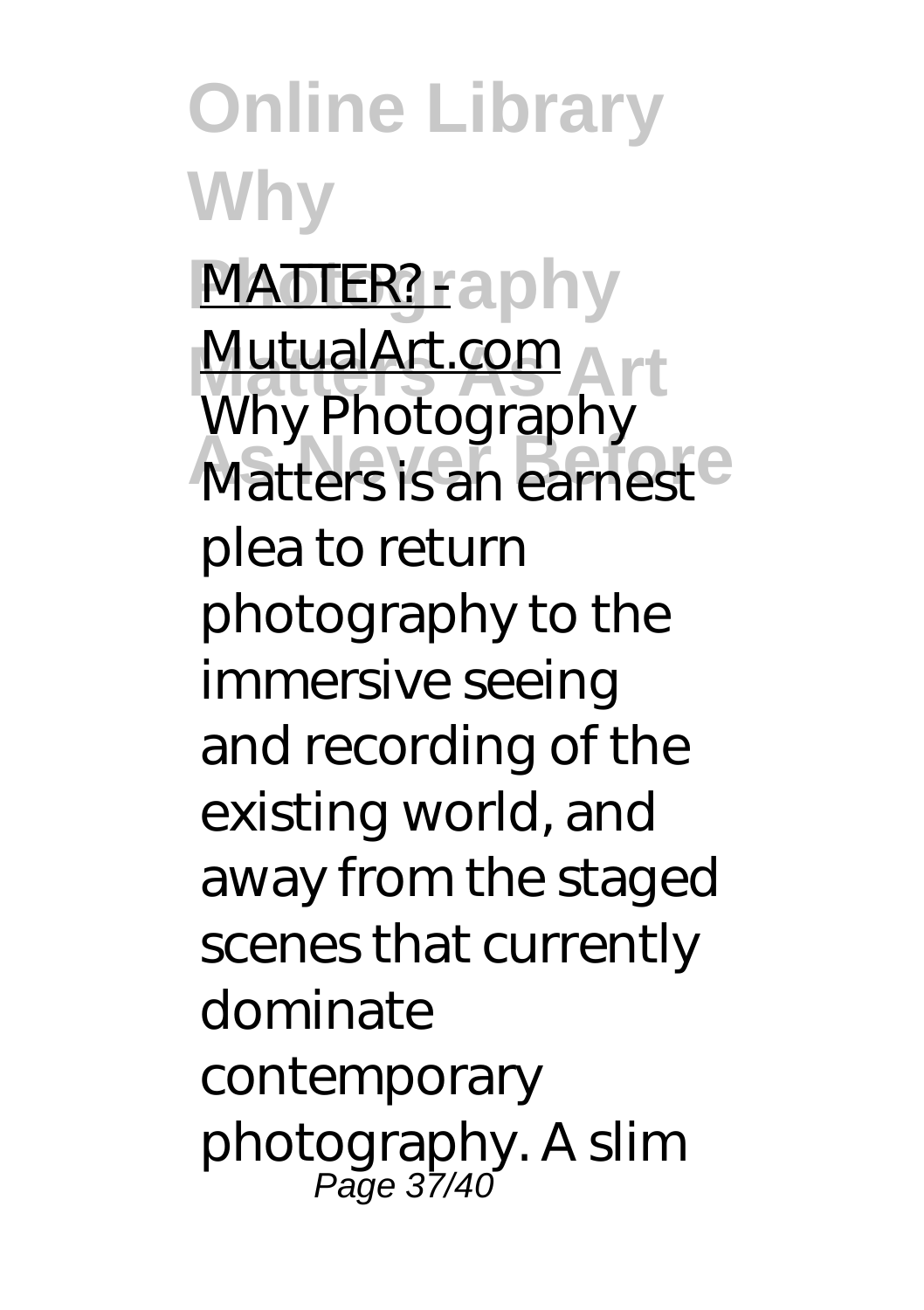hardbound volume divided into four strongest piece<sup>e</sup> fore connected essays, the argues for photography to be a deep and sustained ...

Why Photography Matters - Art Libraries Society of North ... From the late 1970s onward, serious art photography began Page 38/40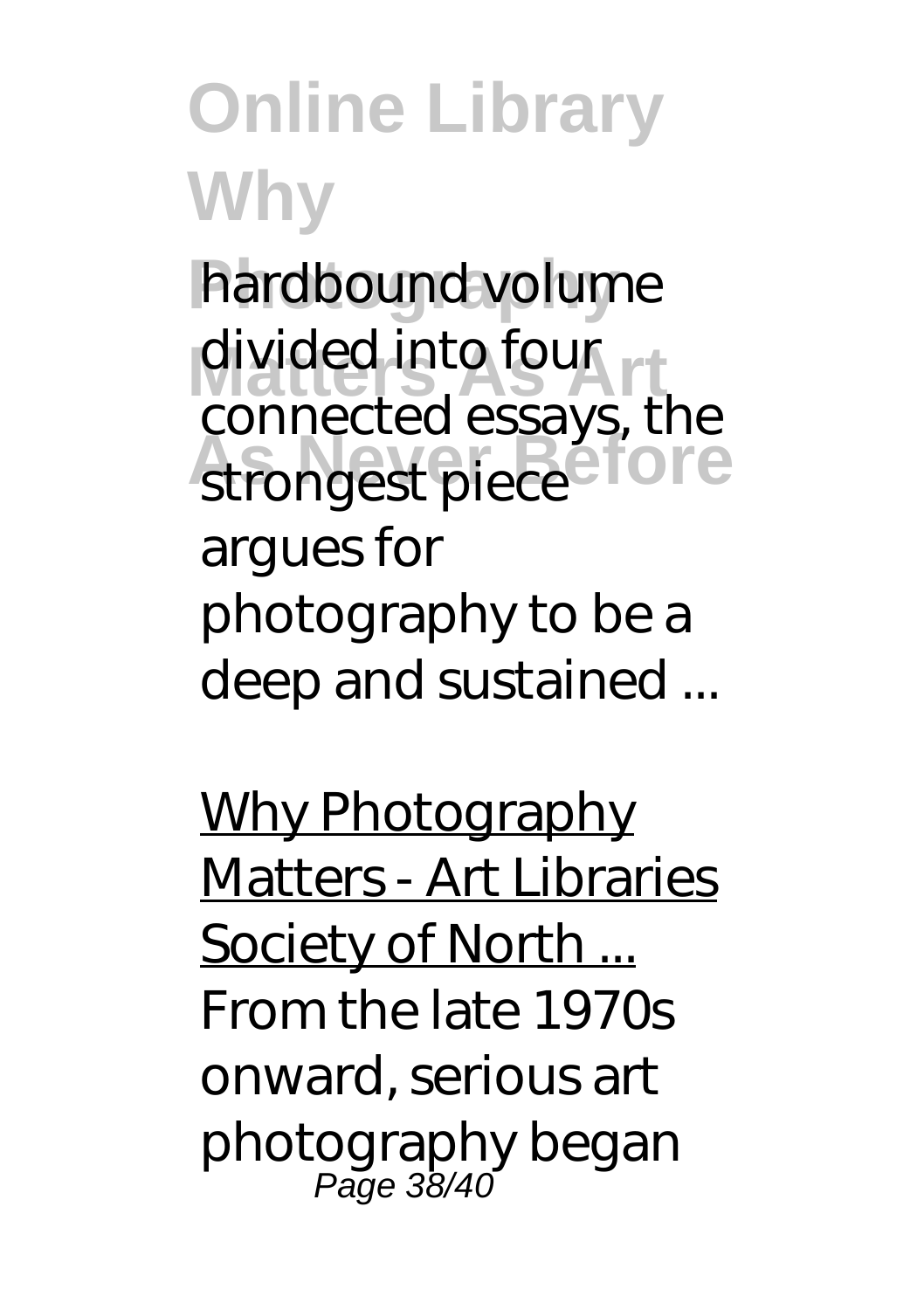to be made at large scale and for the wall. **That this immediately** Michael Fried argues compelled photographers to grapple with issues centering on the relationship between the photograph and the viewer standing before it that until then had been the province only of Page 39/40